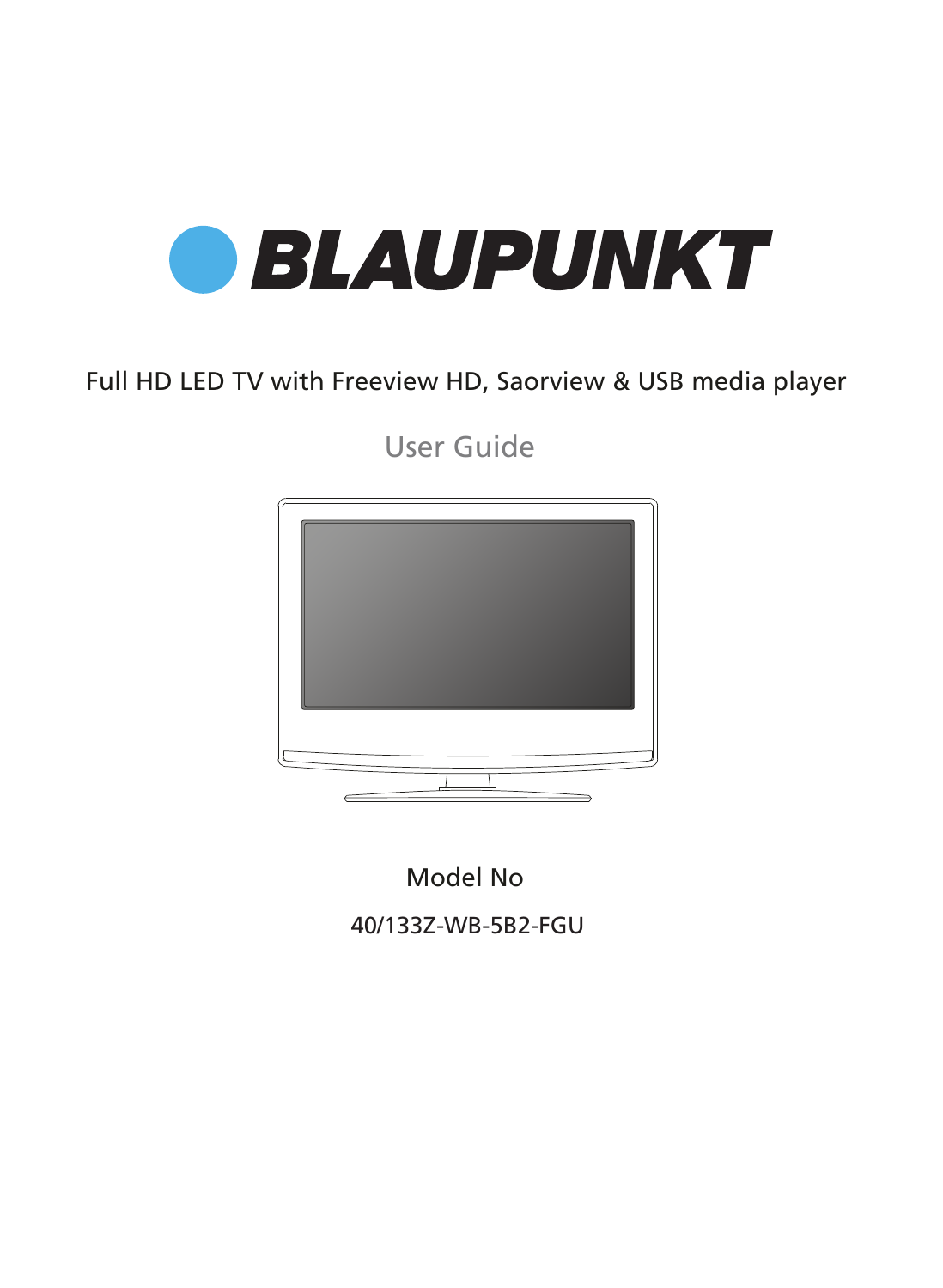## **Important safety instruction**



### **Please read these instructions. All the safety and operating instructions should be read before the appliance is operated.**

### **Warnings**

• Television sets which weigh 20kg or more must be lifted and carried by at least 2 people.

• This television does not contain any parts that are serviceable by the user. In case of a fault, contact the manufacturer or authorised service department. Exposing the internal parts inside the TV may endanger your life. The manufacturers guarantee does not extend to faults caused by repairs carried out by unauthorised third parties.

To reduce the risk of fire, electric shock or damage to the TV, do not expose it to dust, rain or moisture. Never expose the TV to dripping or splashing and do not place objects filled with liquids on or near the TV.

• Do not connect any external devices (DVD player, games console etc) when the TV is switched on. Disconnect both the TV and device from the mains before connecting. Only switch appliances on when the connection process is complete.

Do not place the television in a confined space and do not obstruct the ventilation openings at the rear of the television.

• When installing on a wall, ensure the TV is at least 5cm from the wall for ventilation.

• Always ensure that the TV's ventilation openings are not covered with items such as newspapers, tablecloths, curtains, etc.

• Dispose of this television and any components including batteries in an environmentally friendly manner. If in doubt, please contact your local authority for details of recycling.

### **Safety**

• For your safety, this appliance is fitted with a fused 3 pin mains plug. Should the fuse need to be replaced, ensure that any replacement is of the same amperage and approved with the

BSI mark.

• Never try and replace the mains plug unless you have adequate qualifications and are legally authorised to do so. In the event that a replacement mains cable is required, contact the manufacturer for a suitable replacement.

• Never use the television if it is damaged in any way.

• Always place the television on a flat level surface avoiding anywhere which may be subject to strong vibration.

• The ideal distance to watch the television is approximately five times the length of the diagonal measurements of the TV screen.

Ensure the television is not placed on top of the power cable as the weight of the television may damage the cable and cause a safety hazard.

Never place mobile phones, speakers or any other device which may cause magnetic or radio interference, near the television. If interference is apparent, move the device causing the interference away from the television.

• To disconnect the apparatus from the mains, please use the mains plug located on the underside/rear of the TV.

• Ensure that the mains plug is always easily accessible.

#### **WARNING: Excessive noise when using earphones and headphones can cause loss of hearing.**

### **Maintenance**

• To clean your TV, wipe with a soft, dry cloth. If the surfaces are extremely dirty, use a soft cloth dipped in a soap and water solution or a weak detergent solution.

• Never use alcohol, paint thinner or benzene to clean this unit.

• Before using a chemically treated cloth, read the instructions that came with the cloth carefully.

#### **CAUTION: If water or other liquid enters the television through the display panel surface, a malfunction may occur.**



### **Packaging**

The safest way to transport your item is in the original box/packaging - please save your packaging for this.

You will need the original box/packaging in the event of warranty/service repair or support. We are unable to carry out warranty/service if you are unable to package the item correctly.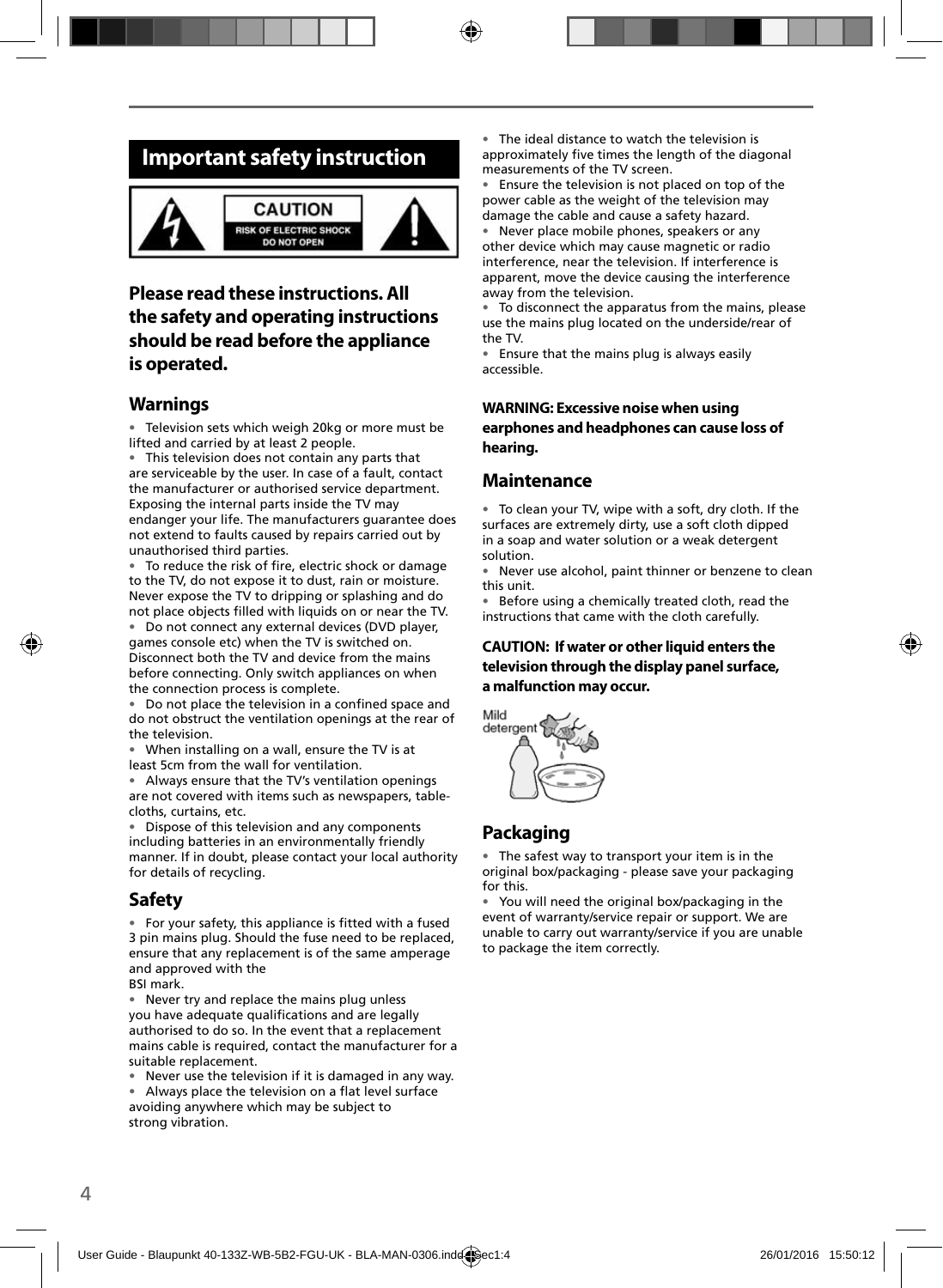#### **Important information regarding use of video games, computers, captions or other fi xed image displays**

The extended use of fixed image program material can cause a permanent "shadow image" on the LCD/LED panel, also known as "screen burn".

This "shadow image" can appear in the background during normal viewing. This type of irreversible LCD/LED panel deterioration can be limited by observing the following steps:

1. Reduce the brightness/contrast setting to a minimum suitable viewing level.

2. Do not display the fixed image for extended periods of time.

3. Turn the power off when not in use.

Examples of images that are more likely to cause "screen burn" are as follows (this is not an exhaustive list):

• TV channel logos: e.g. shopping channel logos and pricing displays - especially if they are bright and stationary. Moving or low-contrast graphics are less likely to cause ageing of the screen.

• Time displays.

• Teletext: Do not view a stationary page for a long period of time

• TV/DVD menus: e.g. listings of DVD disc content.

• Pause mode: Do not leave the TV in pause mode for long periods of time, e.g. when watching DVDs or videos.

**Important: Once 'shadow image/screen burn' occurs, it will never disappear and is not repairable under warranty.**

### **How do I dispose of this product?**

**UK:** Waste electrical products should not be disposed of with household waste. Please dispose of the product at a designated collection point for recycling of WEEE. For your nearest facilities, please see www.recycle-more.co.uk or in store for details.



Cd

**ROI:** Waste electrical products should not be disposed of with household waste. Separate disposal facilities exist. Check with your local authority or retailer for recycling advice.

#### **Batteries**

• Do not expose batteries to high temperatures, excessive heat, prolonged sunshine or fire as this may cause leakage, explosion or ignition.

Observe the correct polarity when inserting batteries. • Do not use different types of batteries together or mix old and new batteries.

• Dispose of batteries in an environmentally friendly way.

• Certain regions may regulate the disposal of batteries. Please consult your local authority.

### **Trademarks**

#### HOMI

The terms HDMI and HDMI High-Definition Multimedia Interface, and the HDMI Logo are trademarks or registered trademarks of HDMI Licensing, LLC in the United States and other countries.

#### **HDTV**

The "HD TV" Logo is a trademark of DIGITALEUROPE.

#### **HDTV 1080p**

The "HD TV 1080p" Logo is a trademark of DIGITALEUROPE.

#### **DVB**

The DVB logo is the registered trademark of the Digital Video Broadcasting (DVB) project.

#### **Dolby**

Manufactured under license from Dolby Laboratories. Dolby and the double-D symbol are trademarks of Dolby Laboratories.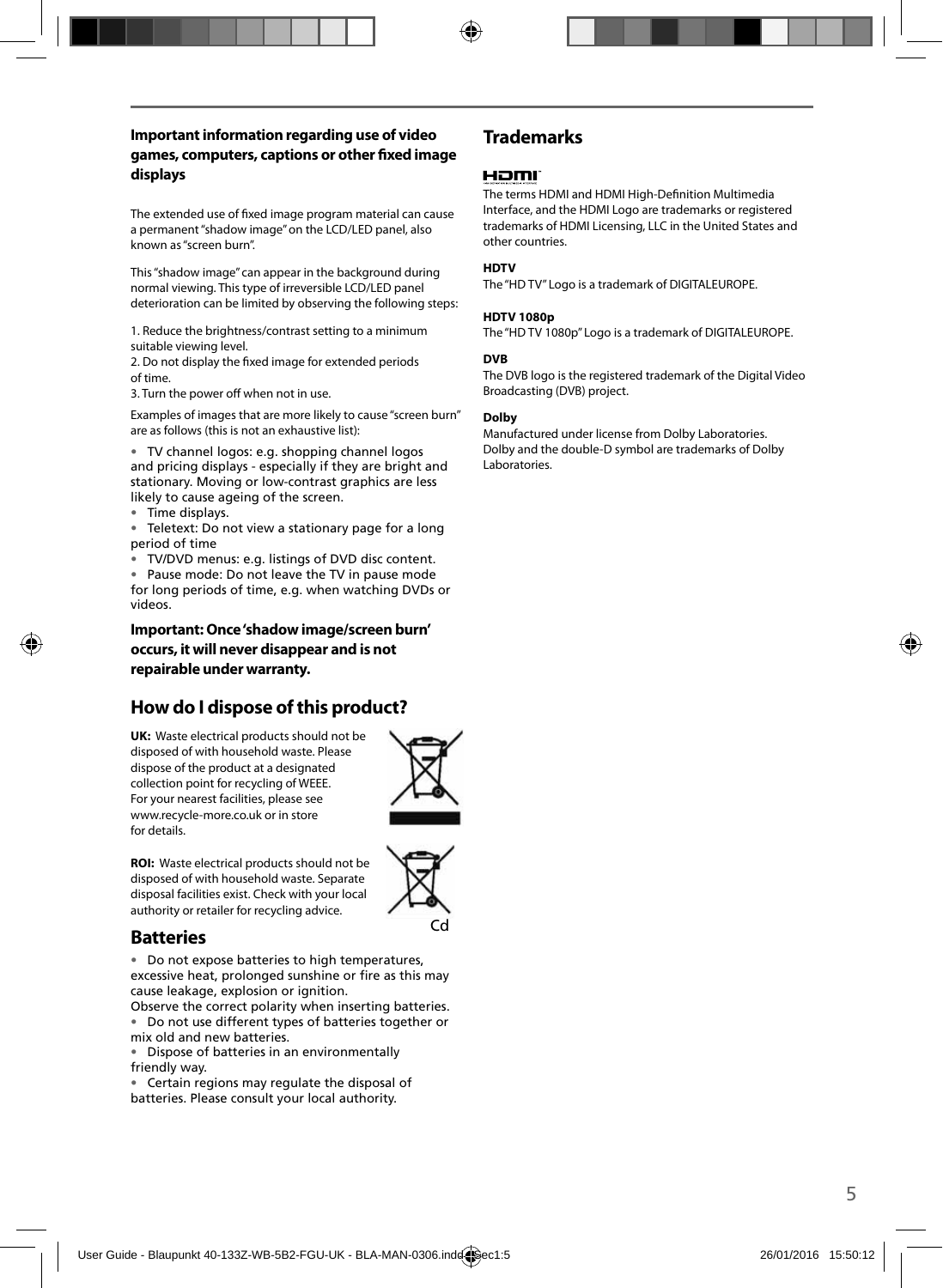# **CONTENTS**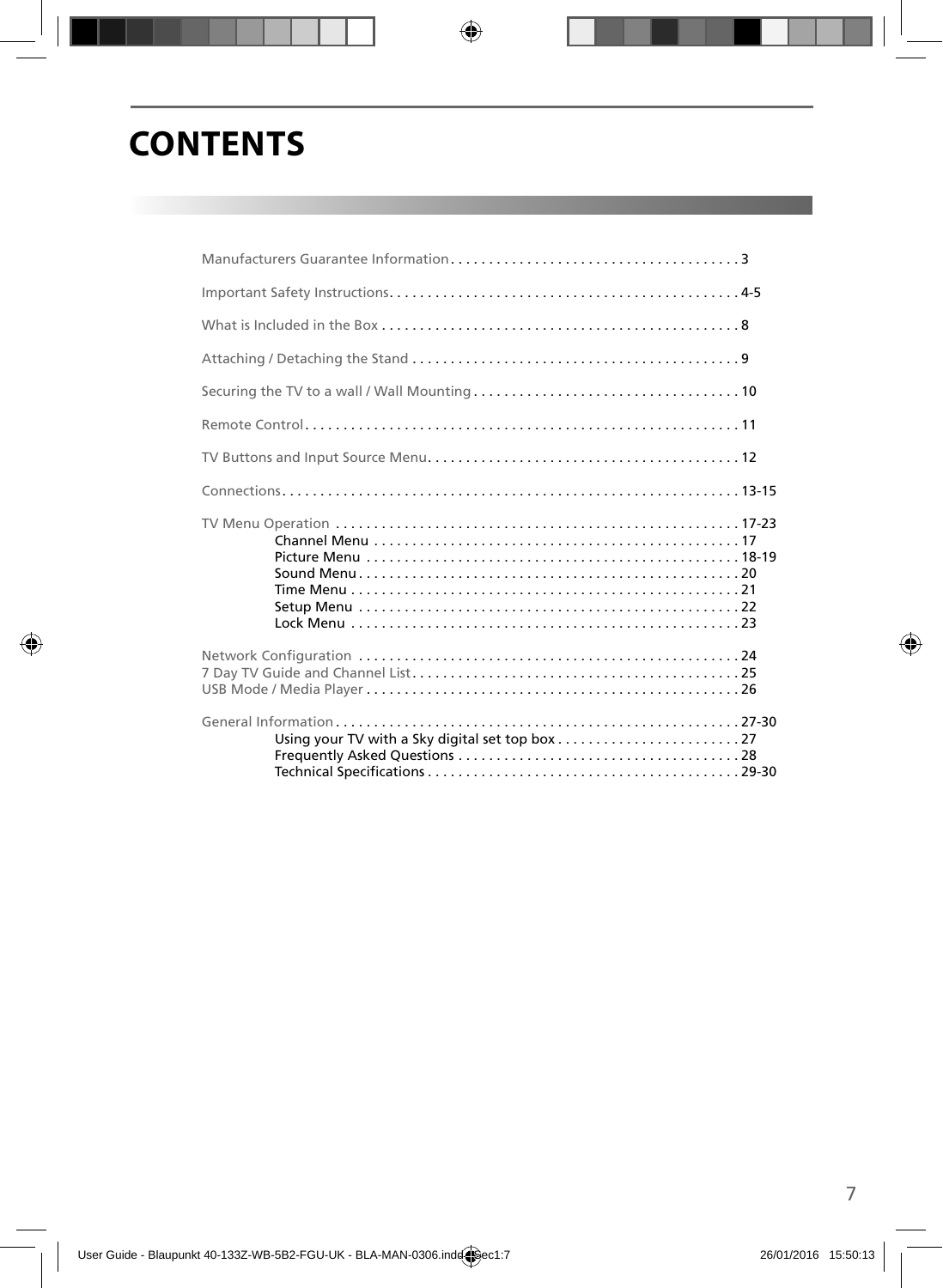## **WHAT IS INCLUDED IN THE BOX**

### Accessories

Included with this TV are the following accessories

#### 1 x User Guide



#### 1 x Quick Start Guide

Quick Start Guide

#### 1 x TV



#### 1 x RF Cable



#### 1 x Remote Control



#### 2 x AAA Batteries



1 x Mini Component / YPbPr



1 x Stand Installation Pack (Includes stand base, stand neck & screws)



Please save your box/packaging. as you will need this in the event of warranty/service repair or support. We are unable to carry out warranty/service if you are unable to package it correctly. The safest way to package your item in the event of warranty/service repair is in it's original box/packaging.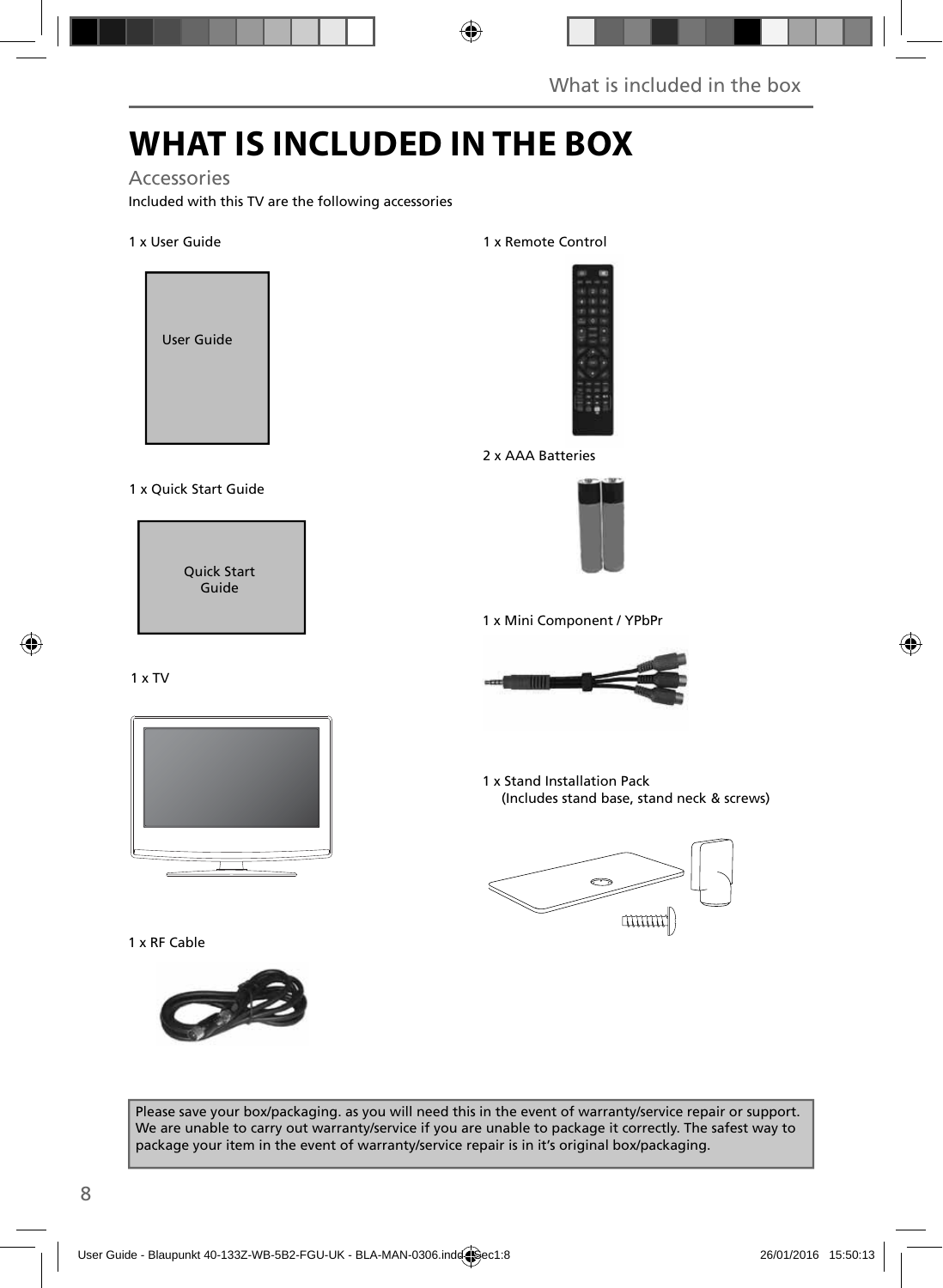# **ATTACHING/DETACHING THE STAND**

## Attaching the stand

To complete the stand installation you will require a cross head screw driver

There are two types of screws provided as shown below.



 $6 \times$  ST (4x14) **5**  $\times$  ST (3.7x18) Used for attaching the stand neck to the TV (fig.1)

Used for attaching the stand base to the stand neck (fig.3)



(fig.1) Attach the stand neck to the rear of the TV set using the 6 x ST(4x14) screws provided.







When securing the self-tapping screw/s into the base of the stand (on first installation) the screw/s will be naturally tight as they create a thread in the plastic of the stand neck in order to support a TV of this size.

a) Ensure the cross head screw driver tip fits correctly into the head of the screw and that it is not too big or small.

**b)** Screw in all screws individually and partially before tightening all of the screws fully.

**c)** If they become very tight try loosening them slightly and then re-tightening them once again as this will continue the process of creating the thread for the screws.

(fig.3) Secure the base to the neck by using the 5 x ST(3.7x18) screws provided.

### Detaching the stand

3

Remove the screws highlighted then remove the stand base and neck from the rear of the TV set.

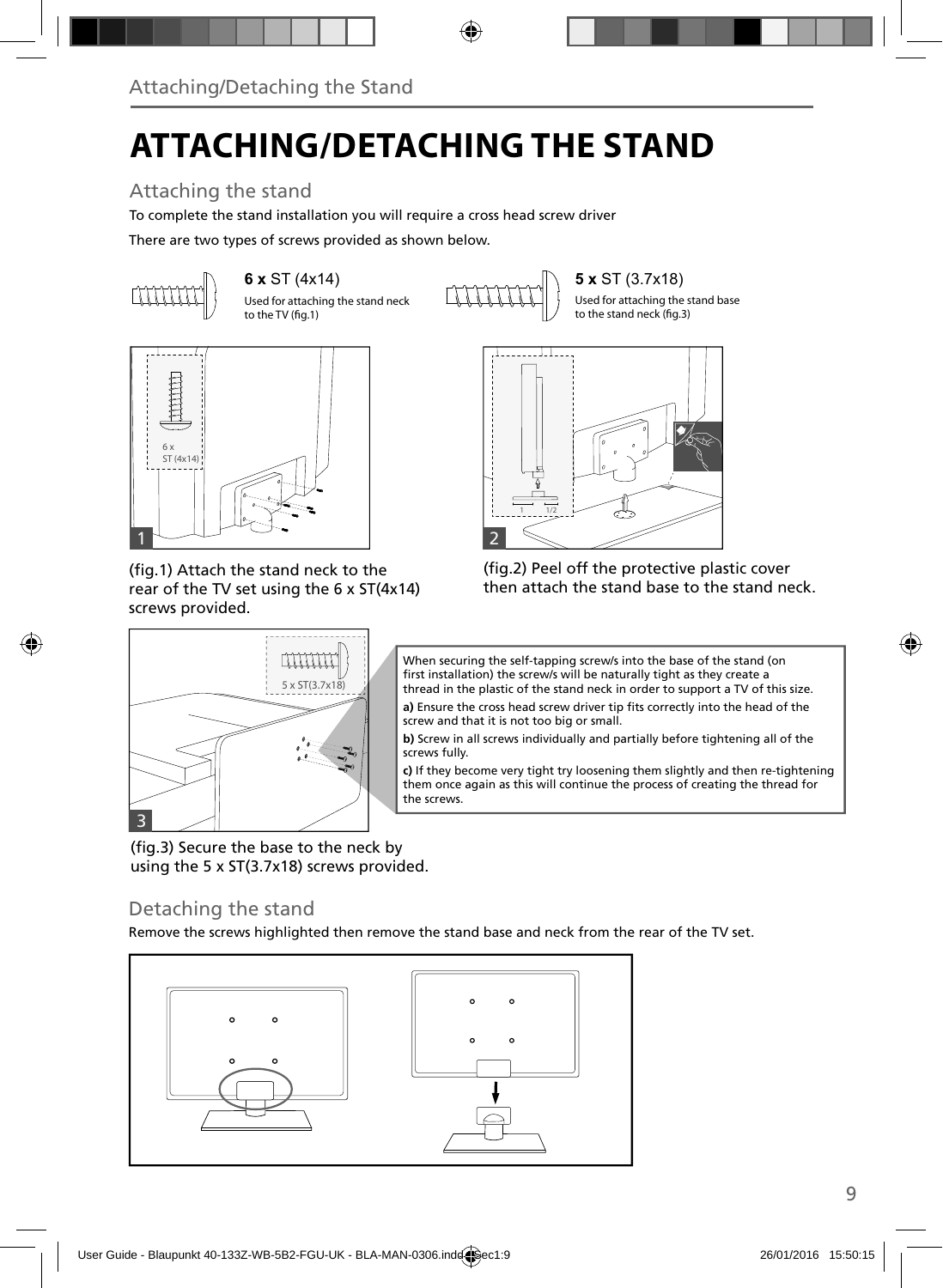## **SECURING THE TV TO A WALL**

### Securing the TV to a wall

For maximum security in the home, when using a TV with its stand, anti-tip straps should be fitted. These are available from supermarket websites and other websites and are an easy, inexpensive and effective way of ensuring your TV stays safely upright. Straps are designed to be attached to the rear of the TV and then tethered to the wall or the furniture the TV is stood on, these are fitted as follows.

**A)** Using one or both of the top wall-mounting holes and screws fasten one end of the fastening cord/s to the TV. (the screws are already supplied in the wall mounting holes)



**B)** Secure the other end of the fastening cord/s to your wall. (you will need screws/fixings suitable for your wall type - available separately from most DIY stores).



Note - Please ensure that children do not climb on the TV set.

The Royal Society for the Prevention of Accidents is urging people to take care with flat-screen televisions.

RoSPA stated in 2010 that "Toddlers are particularly at risk of pulling flat-screen televisions on to themselves. They are unsteady on their feet and are attracted by colourful television images."

The risk is increased as televisions become lighter.

### Wall mounting

IMPORTANT - Before drilling any holes in the wall ensure you are not drilling where there could be any electrical wires, water or gas pipes.



1) Remove the four screws located at the back of the TV set.

2) The wall mount can now be easily attached to the mounting holes, located on the back of the TV, using the same four screws removed.

For VESA wall mounting information please refer to the Technical Specification page.

For optimum viewing, if wall mounting the TV higher than eye level, the TV should be tilted downwards so that the TV's screen is 'face on'. See fig 1 and 2.



Important – If wall mounting this TV, only use the screws already provided in the wall mounting holes located at the back of the TV, using other screws which are longer could cause irreparable damage to internal parts.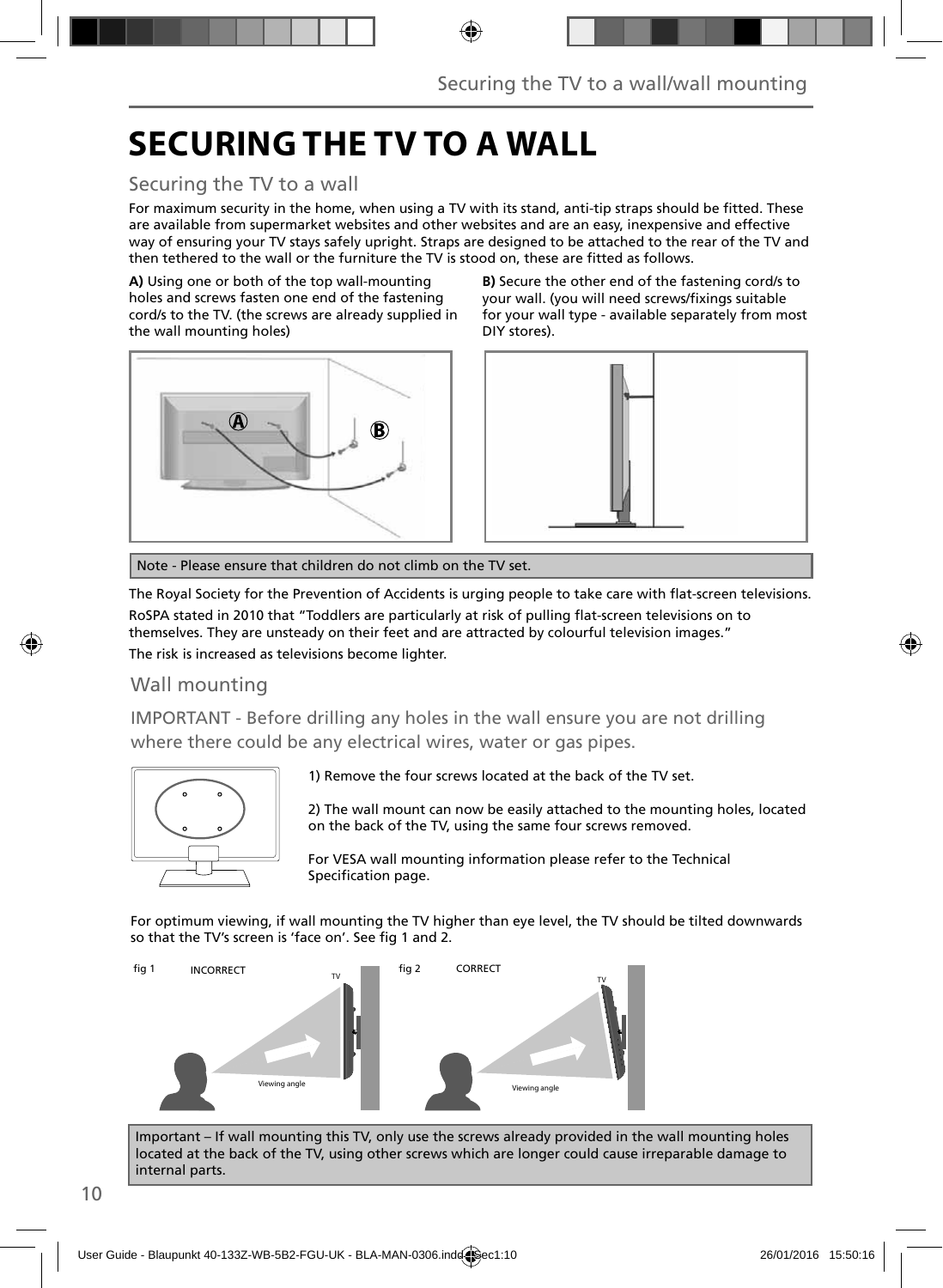## **REMOTE CONTROL**

|                         | STANDBY - Switch on TV when in standby or vice versa<br>MUTE - Mute the sound or vice versa<br>DTV - Switch to Freeview source<br>RADIO - Switch to radio whilst in Freeview source<br>USB - Switch to USB source<br>O DVD - Switch to DVD source                                                                                                                                                                                                                                                                                                                                                                                        |  |
|-------------------------|------------------------------------------------------------------------------------------------------------------------------------------------------------------------------------------------------------------------------------------------------------------------------------------------------------------------------------------------------------------------------------------------------------------------------------------------------------------------------------------------------------------------------------------------------------------------------------------------------------------------------------------|--|
| $\overline{\mathbf{2}}$ | NUMBER BUTTONS - 0 - 9 to select a TV channel directly.<br>TV GUIDE - Opens the 7 Day TV Guide (Freeview mode)<br>$\mathbb{C}$ - To return to the previous channel viewed                                                                                                                                                                                                                                                                                                                                                                                                                                                                |  |
| 3)                      | VOL $(+/-)$ - To increase / decrease the sound level<br>P.MODE - Scrolls through picture mode options<br>S.MODE - Scrolls through sound mode options<br>FAV - To display favourites menu<br>$CH (+/-)$ - To increase or decrease the channel being watched<br>MENU - To display OSD menu<br>EXIT - To exit all menus<br>(A/V/4/M/OK) - Allows you to navigate the on-screen menus<br>and adjust the system settings to your preference<br>SOURCE - To display the input/source menu<br>INFO - Press once for now/next channel information<br>Press twice for programme information about current<br>programme                            |  |
| $\vert 4 \rangle$       | ASPECT - To switch the screen between the different picture<br>formats<br>SLEEP - Press repeatedly to cycle through the sleep options<br>AUDIO - To change the audio language (if available)<br>SUBTITLE - To switch the dialogue at the bottom of the screen<br>(on/off)<br>TEXT - To enter/exit Teletext (Analogue TV)<br>TEXT HOLD - Teletext mode - Hold current page which is<br>displayed (Analogue TV)<br>DISPLAY - To switch off the screen when listening to radio<br>TEXT/DVD ZOOM - Zoom function for Teletext and DVD<br>DIO DVD MENU/RECORD - Access the DVD root menu and USB<br>record function                           |  |
| ▭⊙▷                     | - To restart the current chapter<br>$\widetilde{\mathbf{w}}$ - To advance forward to the next chapter<br><b>B</b> - To stop the playback/Eject Disc<br>(To EJECT the disc press/hold the ■▲ button for 4 seconds)<br>$\left( \widehat{)}$ - To play in fast rewind mode<br>- To play in fast forward mode<br>- To play/pause<br>DVD SETUP/REC LIST - Opens up DVD Menu or Opens the list<br>of what has been previously recorded<br>□ ⊙ > GOTO - To go to a specific chapter<br>A-B - Press once to set point, press a second time to return<br>to point<br>© ANGLE - Select different angle of DVD<br>□ ⊙ D REPEAT - To repeat playback |  |
|                         | For Models with Integrated DVD players                                                                                                                                                                                                                                                                                                                                                                                                                                                                                                                                                                                                   |  |
|                         | For Models with PVR Function                                                                                                                                                                                                                                                                                                                                                                                                                                                                                                                                                                                                             |  |

 $F_{\Box}$  For Models with USB Playback

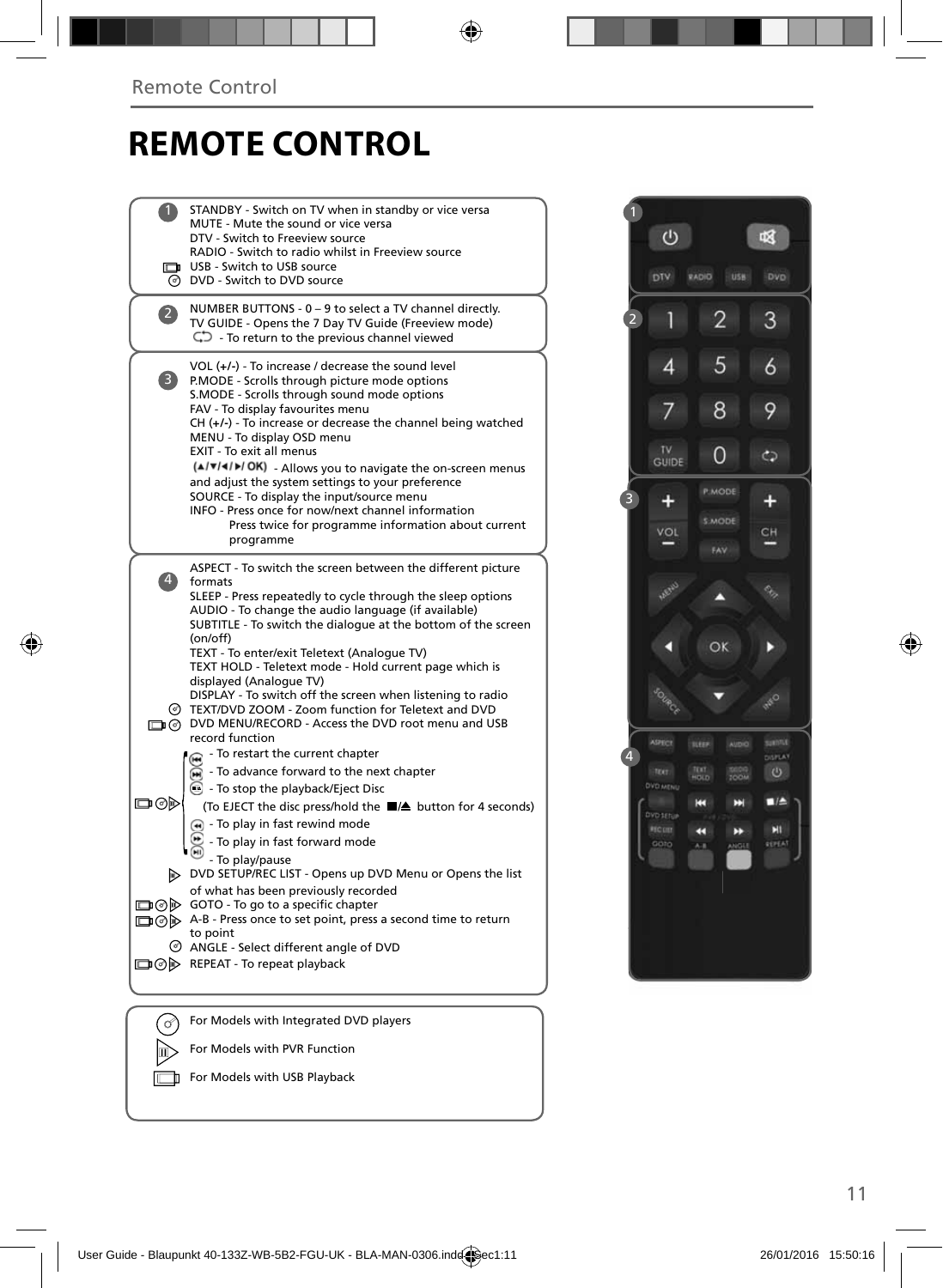## **TV BUTTONS AND INPUT SOURCE MENU**

| $CH +$<br>CH-<br>VOL-<br>SOURCE MENU<br>$VOL +$<br><b>STANDBY</b><br>4<br>6 |
|-----------------------------------------------------------------------------|
| Standby Power On/Off                                                        |
| Displays the input source menu                                              |
| Displays Menu/OSD                                                           |
| Programme/Channel down and menu down                                        |
| Programme/Channel up and menu up                                            |
|                                                                             |

- Volume down and menu left 6
- Volume up and menu right 7

## Choosing Mode Input/Source

#### Use the source menu to switch between input/connections.

For further information on input/connections please view 'Connections' pages.

#### A) Using the buttons on the remote control:

1) Press [SOURCE] - The source menu will appear. 2) Press  $[V]$  or  $[$   $\wedge$   $]$  to select the input you require. 3) Press [OK].

B) Using the buttons on the Television:

1) Press [SOURCE]. 2) Scroll up / down using CH+/ CH- buttons to the input/source you require. 3) Press Vol+ to change input/source to the one selected.



Example of Source menu depending on the TV model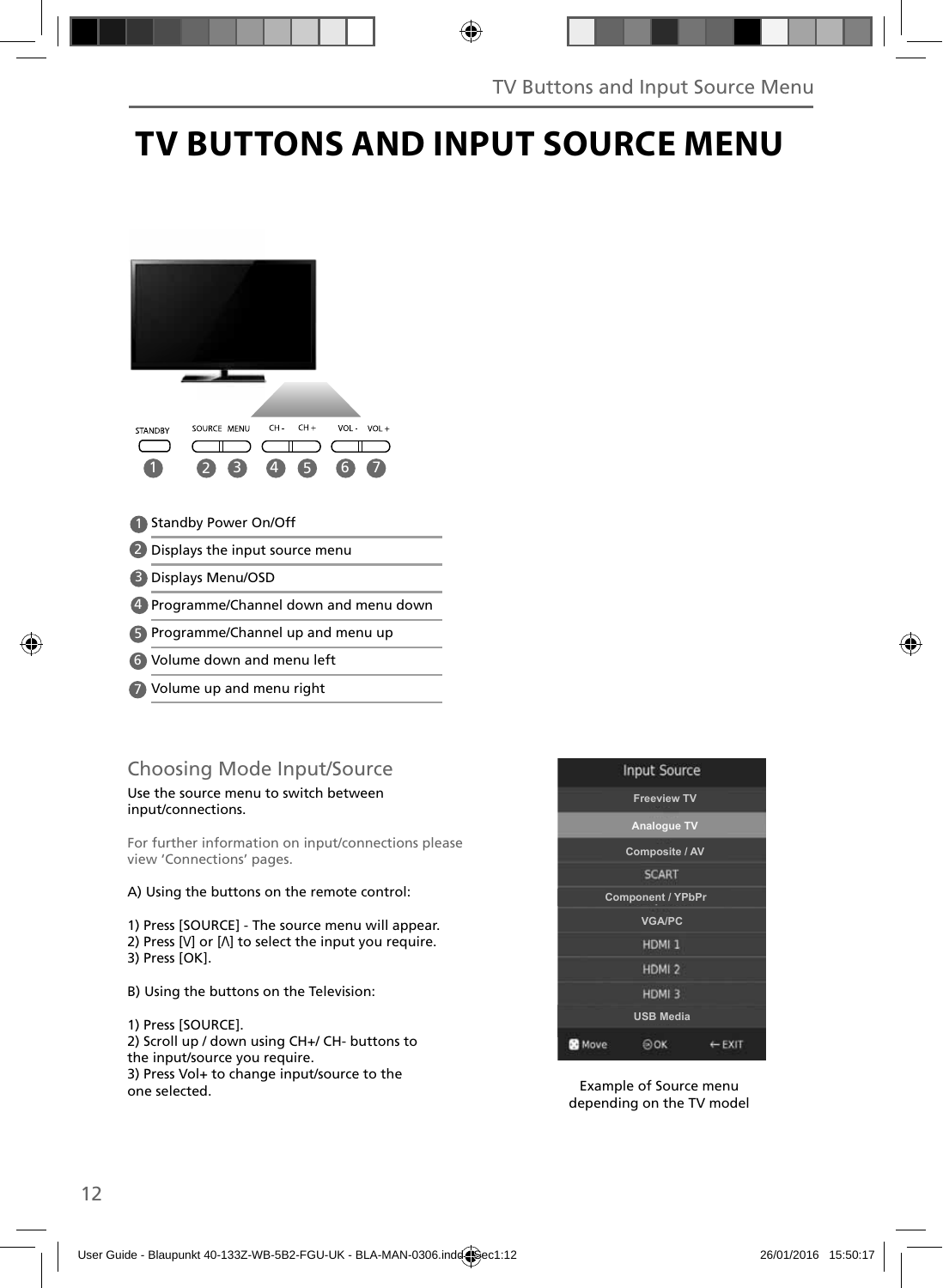# **CONNECTIONS**

|                             |                                                |                                                                             |                  | <b>CICARD IN</b><br>US <sub>B</sub> | $\blacksquare$                                                       |
|-----------------------------|------------------------------------------------|-----------------------------------------------------------------------------|------------------|-------------------------------------|----------------------------------------------------------------------|
| <u>ှ</u><br><b>EARPHONE</b> | Ο<br>$\circledcirc$<br>œ<br>VIDE O<br>LAN<br>в | $\circledcirc$<br>O<br>O<br>HDM 1<br>Y Pb Pr<br>$\mathsf{L}$<br>$\mathsf R$ | HDM 2<br>G       | $\circ$ (iiii) $\circ$<br>VGA/PC IN | $\odot$<br>O<br>Digital Audio<br>Output<br>VGA/PC(Audio in)<br>RF IN |
| A                           | Earphones                                      | Earphone input                                                              | ⊕                | VGA PC                              | VGA-PC Input                                                         |
| 8                           | LAN*                                           | Network connection                                                          | 0                | VGA PC audio in                     | 3.5mm PC audio input                                                 |
| G                           | Video                                          | Video input                                                                 | $\bullet$        | RF in                               | RF / TV aerial input                                                 |
| $\boldsymbol{\Theta}$       | R/L                                            | R/L Audio shared for<br>Video/Composite and                                 | $\bullet$        | Digital audio                       | Digital optical audio output                                         |
|                             |                                                | component/ YPbPr                                                            | $\mathbf 0$      | HDMI3                               | HDMI input                                                           |
| $\bullet$                   | YPbPr                                          | HD input (Ypbpr)                                                            | $\bf \bm \omega$ | $USB \times 2$                      | USB port                                                             |
| G                           | HDMI <sub>1</sub>                              | HDMI input                                                                  | $\bigcirc$       | CI card in                          | Common interface module                                              |
| $\mathbf \Theta$            | HDMI <sub>2</sub>                              | HDMI input (ARC)                                                            |                  |                                     |                                                                      |

\*The LAN/Ethernet port is used for Freeview HD services only.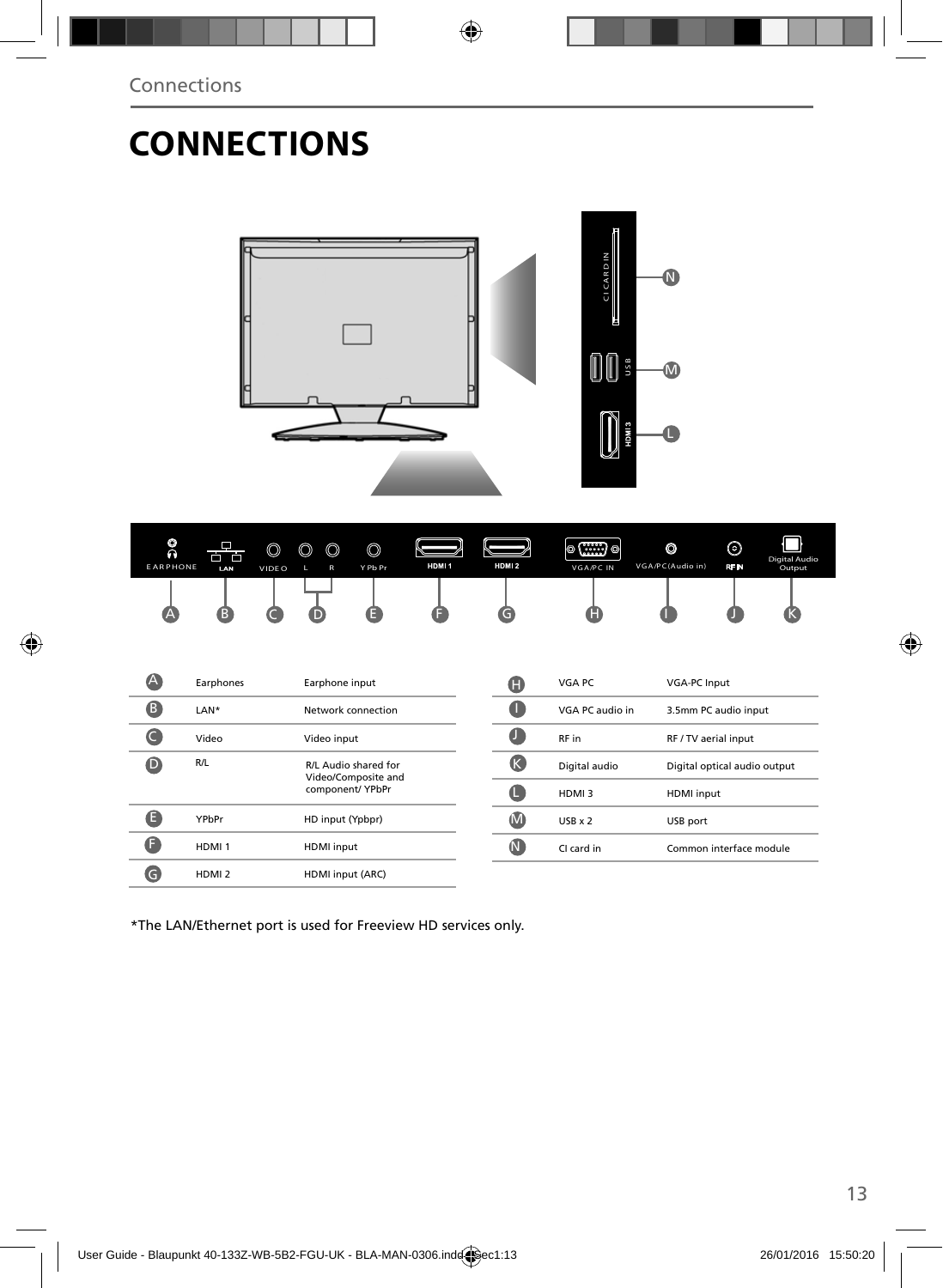# **CONNECTIONS**

Note: Connecting cables are shown for example only and may not be included. Please check 'What Is Included In The Box' page.

### Connecting to a device with Composite AV/Video output

TV Source should be set to Composite/AV



### Connecting to a device with SCART output (using SCART to AV cable) TV source should be set to Composite/AV



## Connecting to a device with HDMI output

A HDMI cable can output both video and audio and enables you to enjoy digital-quality video and audio with minimal loss of quality.

TV Source should be set to the corresponding HDMI port (HDMI 1, HDMI 2 etc)



Note: This model TV can not be used as a PC/laptop monitor via the HDMI input. The HDMI Input is provided to view digital content with compatible external devices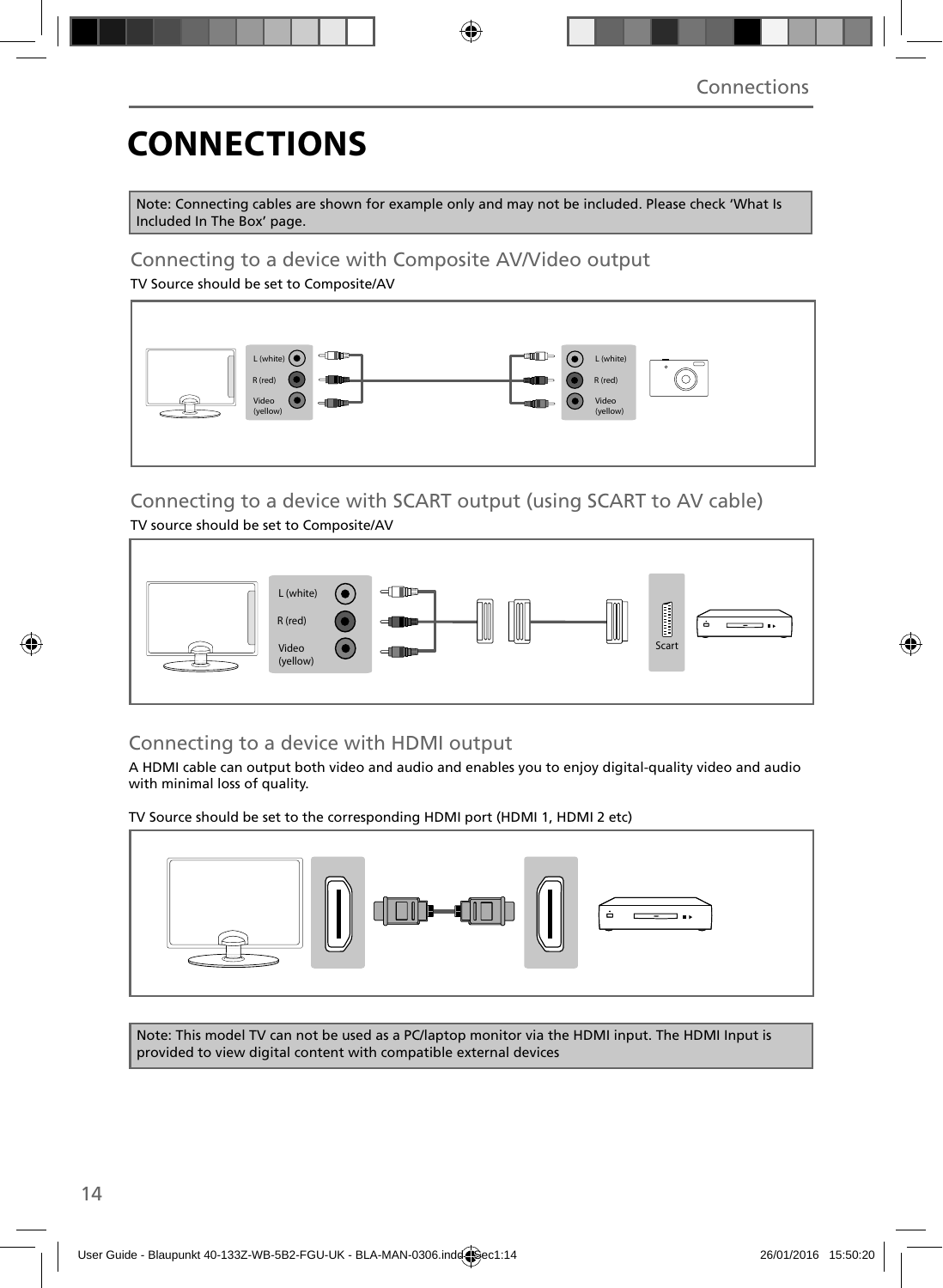## **CONNECTIONS**

### Connecting to a device with Component/YPbPr output

If you are supplied with a cable from the device which has RED, GREEN, BLUE, RED & WHITE connectors you must connect via Component (for picture) and by phono cable (for sound).

TV Source should be set to Component/YPbPr



Connecting to a device with VGA/PC output (Laptop or Desktop Computer) TV Source should be set to VGA/PC



### Connecting to an external audio device (Amplifiers, Surround Sound, Sound Bars etc)

When connecting via the TV's 3.5mm Earphone output, this will disable the TV speakers.

There are two options when connecting a device via the 3.5mm Earphone Output and the Digital Optical Audio Output



### Connecting an Ethernet/Network cable

The Ethernet port is used only for Freeview HD/Pay TV services. It is not intended to be used for internet/network use.

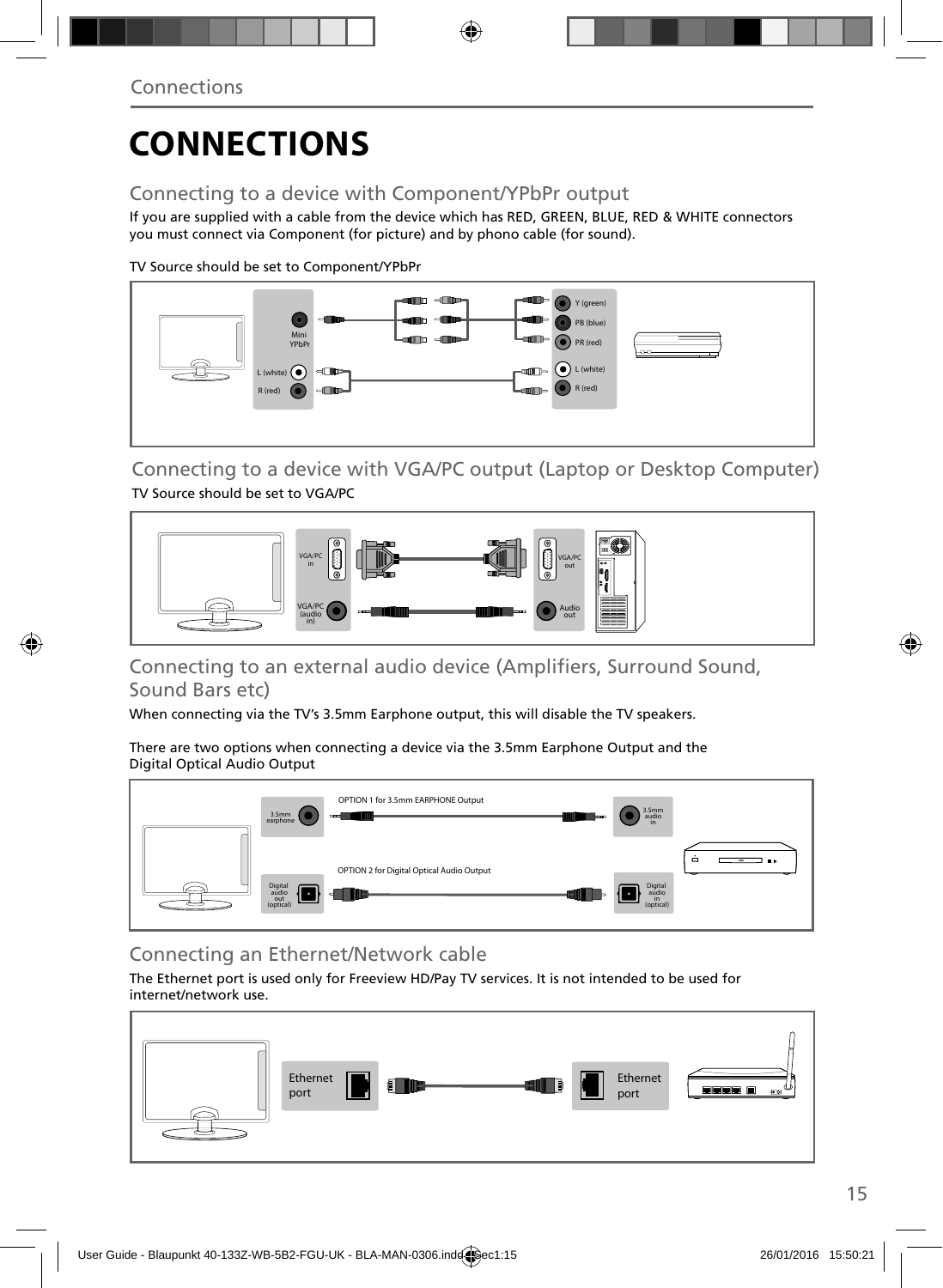## **CHANNEL MENU**





To access this menu, press [MENU] button on the remote control. To select a sub menu press [OK]

If you wish to make changes to any of the default settings, use the scroll  $\Delta \nabla \blacktriangleright$   $\blacktriangleleft$  buttons. To confirm any settings press [OK] button. To exit this menu at anytime, press [EXIT] button.

Auto Tuning - Allows you to retune the television for all digital channels, digital radio stations and

#### analogue devices

Freeview Manual Tuning - Allows you to manually tune your digital signal

Analogue Tuning - Allows you to manually tune your analogue signal

Channel Edit - Allows you to delete, move, skip and favourite channels

|                    | <b>Channel Edit</b>        |
|--------------------|----------------------------|
| 1 BBC ONE          | <b>LIBRARY</b>             |
| 2 BBC TWO          |                            |
| 3 ITV              | <b>DTET</b>                |
| 4 Channel 4        | <b>LOTAL</b>               |
| 5 Channel 5        | $5000 - 1$                 |
| 6 ITV2             | 10000                      |
| <b>7 BBC THREE</b> | <b>LOTH:</b>               |
| 9 BBC FOUR         | <b>DV</b>                  |
| 10 ITV3            | <b>COTWIL</b>              |
| 11 PICK            | <b>LOTAL</b>               |
| <b>Delete</b>      | <b>Move</b><br><b>Skip</b> |
| Move<br>$\odot$ OK | Menu<br>Fay                |

Important: To receive Freeview channels, in particular Freeview HD channels, you will need a Digital TV aerial and be in a good Freeview coverage area. You can check coverage for your postcode at www.freeview.co.uk

Please note that any Freeview HD channels found during tuning will be placed in channel positions above 100. For example, 101 (BBC1 HD) 102 (BBC2 HD) etc.

Signal Information - Allows you to view signal frequency, signal quality and signal strength CI Information - Pay per view services require a "smartcard" to be inserted into the TV. If you subscribe to a pay per view service the provider will issue you with a 'CAM' and a "smartcard". The CAM can then be inserted into the COMMON INTERFACE PORT (CI Card In) Schedule List - Lists your programme reminders

Software Update (OAD) - Switch on/off OAD updates

Tip: If you do not press any buttons for 30 seconds, the menu will automatically exit. You can change the length of time before the menu exits automatically - see 'OSD Timer' in the Time Menu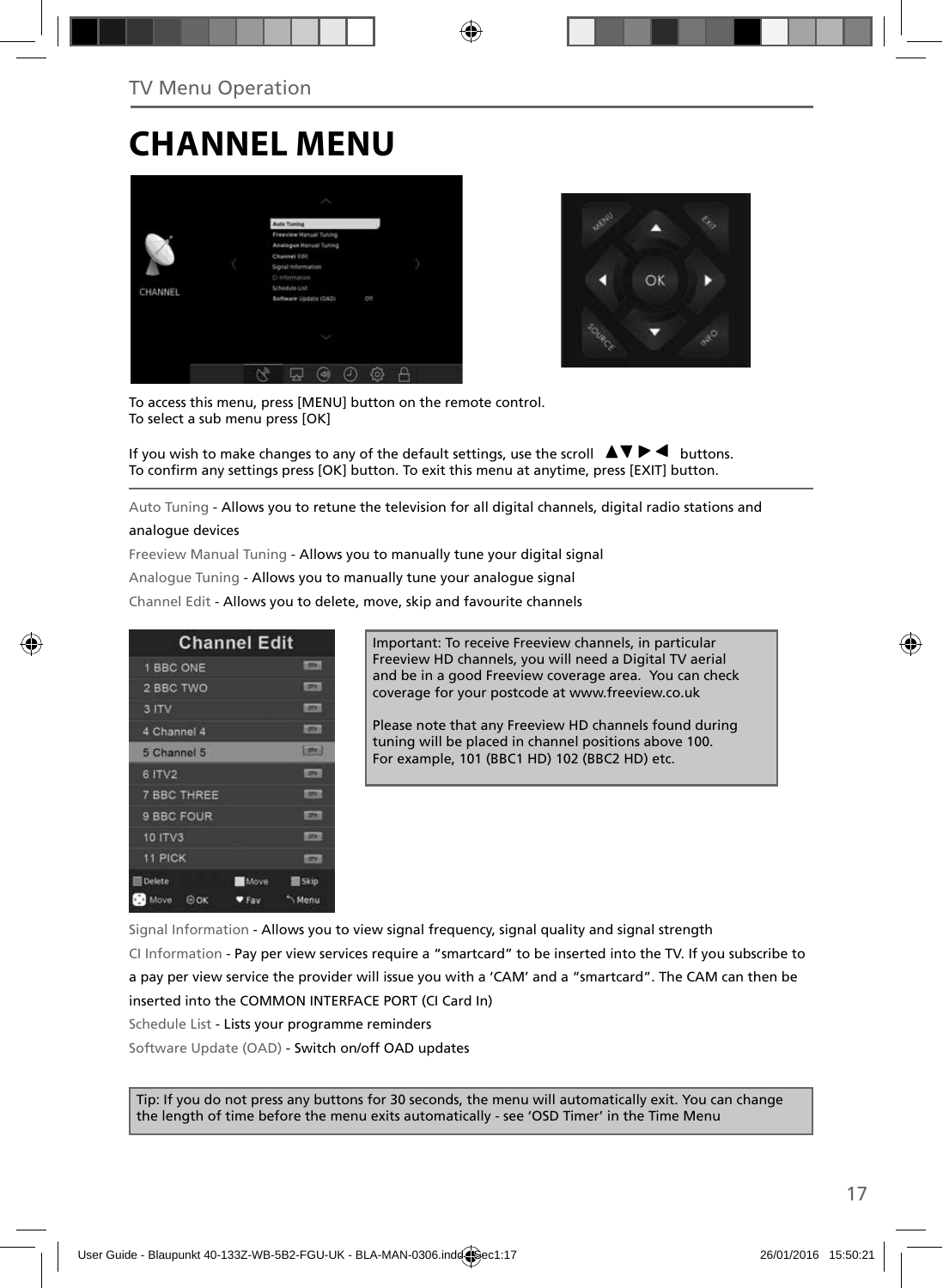## **PICTURE MENU**





To access this menu, press [MENU] button on the remote control and scroll right. To select a sub menu press [OK]

If you wish to make changes to any of the default settings, use the scroll  $\Box \blacktriangledown \blacktriangleright \blacktriangleleft$  buttons. To confirm any settings press [OK] button. To exit this menu at anytime, press [EXIT] button.

| Dynamic  | Recommended settings for fast moving pictures              |
|----------|------------------------------------------------------------|
| Standard | <b>Standard settings</b>                                   |
| Mild     | Set to be lighter in colour and less bright                |
| Personal | Lets you manually alter all the settings                   |
| Economy  | Power saving mode which reduces the energy used by up to   |
|          | 25% (by reducing the power to the LED/LCD panel).          |
|          | In Economy mode, the TV will switch itself to Standby mode |
|          | after 3-5 hours in the event that the TV buttons or remote |
|          | control buttons are not pressed (change the picture mode   |
|          | to another setting to de-activate this function)           |

**Picture Mode** - Choose from the following presets:

You can make the following adjustments in **Personal** mode:

Contrast - Switch the balance between black and white.

Brightness - Increase or decrease the brightness of the picture.

Colour - Increases the colour from black and white.

Tint - Lets you increase or decrease the level of tint within the picture

(only available in VGA/PC source mode).

Sharpness - Increase or decrease the sharpness of the picture.

**Colour Temperature** Choose from the following presets:

| Normal | Default settings                  |
|--------|-----------------------------------|
| Warm   | Increases red within the picture  |
| Cold   | Increases blue within the picture |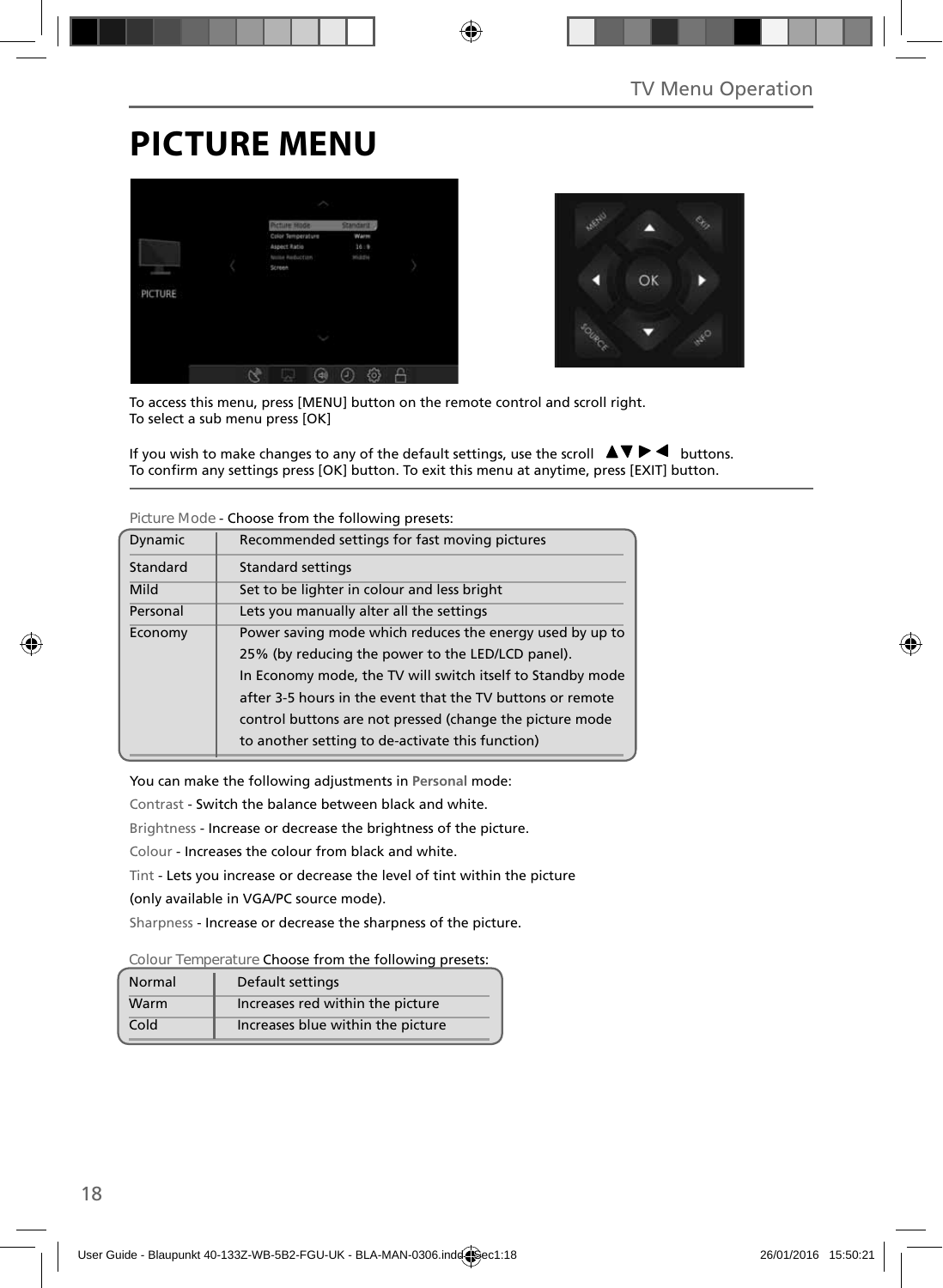# **PICTURE MENU**





To access this menu, press [MENU] button on the remote control and scroll right. To select a sub menu press [OK]

If you wish to make changes to any of the default settings, use the scroll  $\blacktriangle \blacktriangledown \blacktriangleright \blacktriangleleft$  buttons. To confirm any settings press [OK] button. To exit this menu at anytime, press [EXIT] button.

Aspect Ratio - Within the UK the picture format varies depending on the channel/broadcast. There are a

number of different options to best meet your needs

Auto Automatically displays the best picture format so the picture is in the correct position. Black lines may appear at the top/bottom and/or sides.

16:9



Fills the screen with a regular 16:9 signal and 4:3 picture format will be stretched to fill the screen

Point2Point

Will display the picture in its original resolution without any change. Only available when the TV source is set to HDMI.



picture in its .<br>original size. Side bars are shown to fill the 16:9 screen

Zoom1 and Zoom2



The picture is the correct proportion but zoomed in to fill the screen

**Noise Reduction** - Choose from the following presets:

| Off    | Turns noise reduction off  |
|--------|----------------------------|
| Low    | Minor system adjustment    |
| Middle | Medium system adjustments  |
| High   | Maximum system adjustments |
|        |                            |

**Screen - Allows you to adjust screen settings when TV is used a PC monitor and the TV is set to the VGA/PC source.**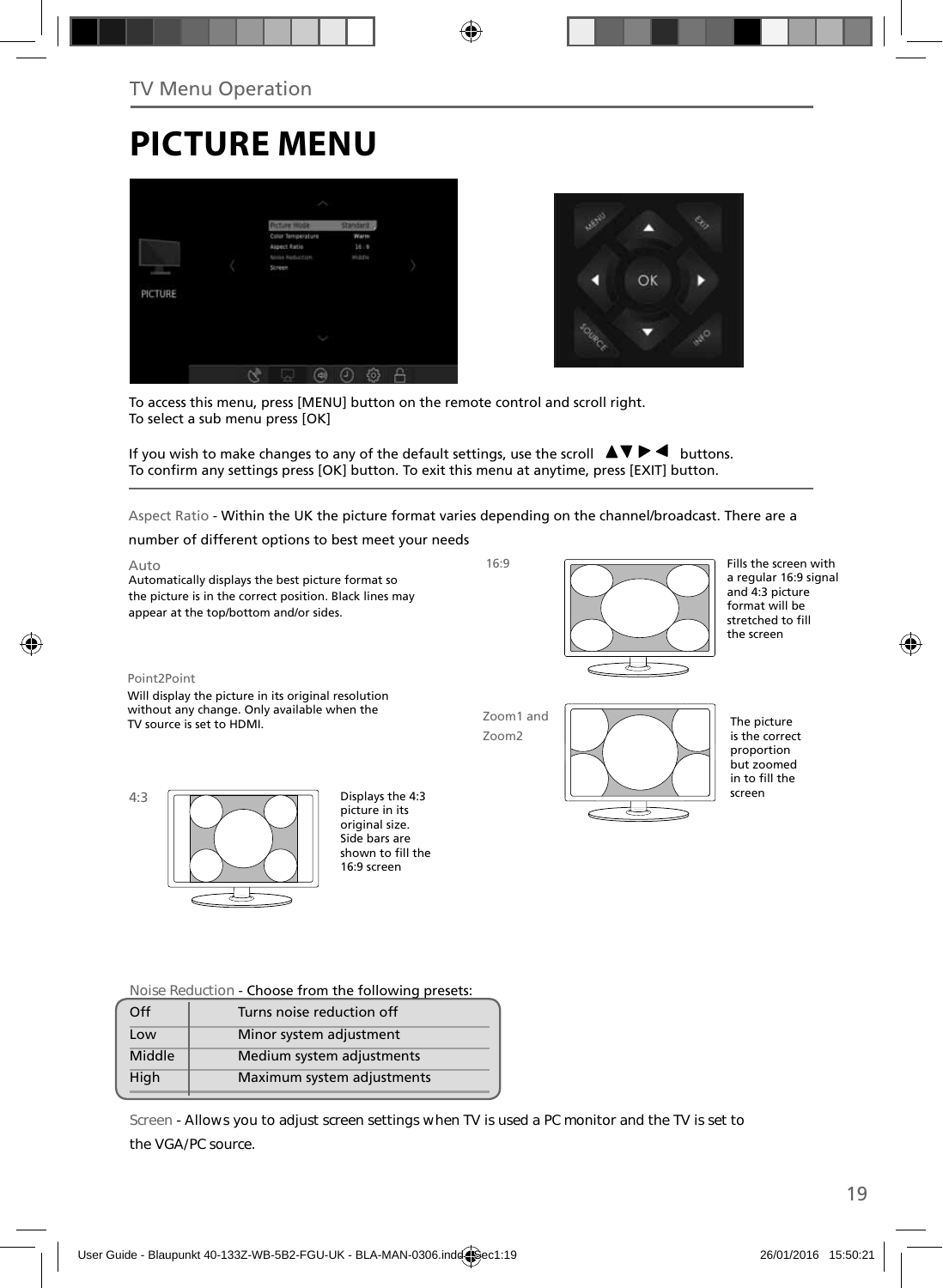## **SOUND MENU**





To access this menu, press [MENU] button on the remote control and scroll right. To select a sub menu press [OK]

If you wish to make changes to any of the default settings, use the scroll  $\blacktriangle \blacktriangledown \blacktriangleright \blacktriangleleft$  buttons. To confirm any settings press [OK] button. To exit this menu at anytime, press [EXIT] button.

**Sound Mode** - Choose from the following presets

| Standard     | Default settings                        |
|--------------|-----------------------------------------|
| <b>Music</b> | Emphasises music over voices            |
| Movie        | Provides live and full sound for movies |
| Sports       | Emphasises sound for sports             |
| Personal     | Selects your personal sound settings    |

 **Tip:** Equaliser settings can only be adjusted when the sound mode 'Personal' is selected.

Balance - To switch the sound between the left and right speakers

Auto Volume Level (AVL) - When 'on' is selected, the volume will attempt to stay at a constant level

regardless of TV programme and advertisements

Surround Sound - Allows you to turn the function On or Off

Audio Description - This allows the user to increase and decrease the AD (Audio Description) volume level.

(Audio Description is a service available on certain programmes. It provides a description of what is

happening during the selected programme for a person who is visually impaired)

Digital Output - This is the digital audio output. Choose from the following options:

| Off        | To turn off Digital Output                                                               |
|------------|------------------------------------------------------------------------------------------|
| Auto       | Selects the best settings automatically                                                  |
| <b>PCM</b> | Select this option if you are connecting to a Stereo Hi-fi via digital cable (Pulse-code |
|            | modulation (PCM) is a digital representation of an analogue signal)                      |

Audio Delay - Enables the user to adjust setting to sync picture and audio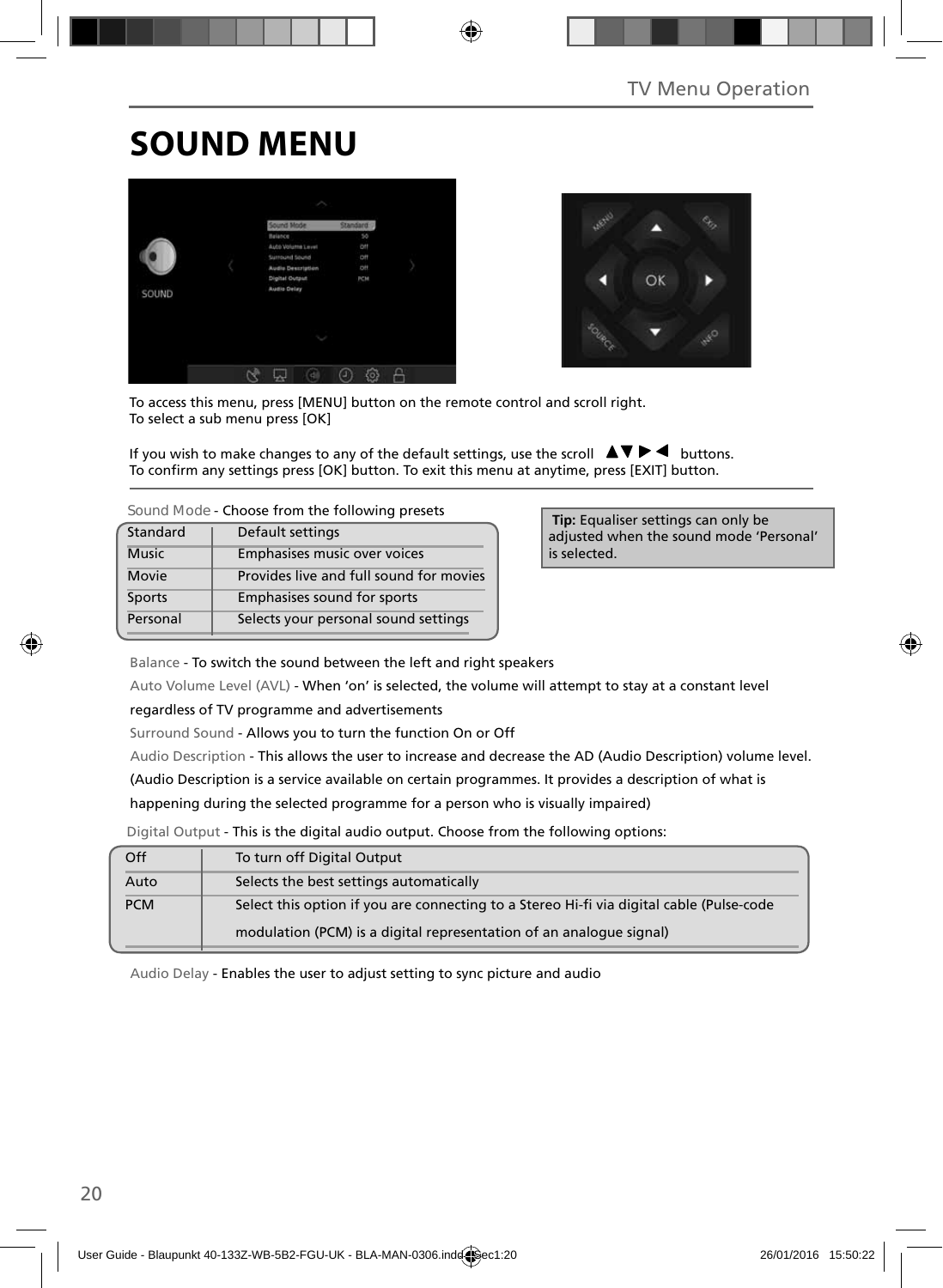## **TIME MENU**





To access this menu, press [MENU] button on the remote control and scroll right. To select a sub menu press [OK]

If you wish to make changes to any of the default settings, use the scroll  $\Box \blacktriangledown \blacktriangleright \blacktriangleleft$  buttons. To confirm any settings press [OK] button. To exit this menu at anytime, press [EXIT] button.

Clock - Shows the date and time

Time Zone - Change your current time zone

Sleep Timer - Lets you set the sleep timer so the television automatically switches off after a set amount of

time. Off -> 10min -> 20min -> 30min -> 60min -> 90min -> 120min -> 180min -> 240min

OSD Timer - Lets you adjust the amount of time the On Screen Menu stays on the screen before

#### disappearing

Auto standby - Set Auto standby between 3 hours, 4 hours and 5 hours ( to turn off this function you must exit Home Mode in the Picture Menu)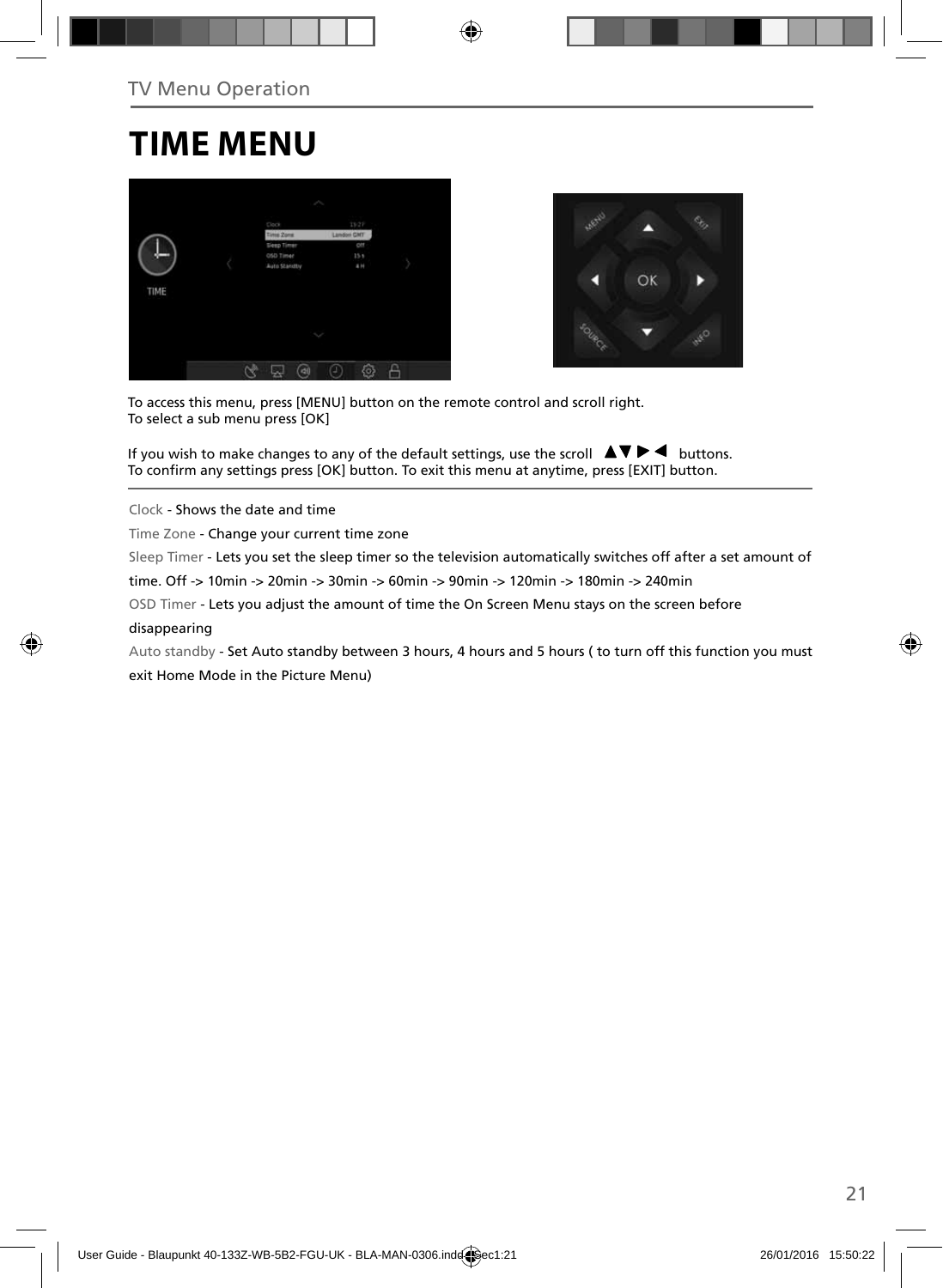## **SETUP MENU**





To access this menu, press [MENU] button on the remote control and scroll right. To select a sub menu press [OK]

If you wish to make changes to any of the default settings, use the scroll  $\Box \Box \blacktriangleright \blacktriangleleft$  buttons. To confirm any settings press [OK] button. To exit this menu at anytime, press [EXIT] button.

Language - Allows you to change the language of the menu

Audio Language - Shows the current audio language

Subtitle Language - Shows the current subtitle language

Hearing Impaired - This allows the user to turn on the Hearing Impaired function, this produces subtitles

on the screen which provide a description of what is happening during the selected program.

Blue Screen - Changes the background when there is no input between clear and a blue background (Only available on some sources)

Network Configuration - Allows you to manually set your network settings on the TV (for more information please see 'Network Configuration' page

First Time Installation - Allows you to access the First Time Installation menu and retune the TV set HDMI CEC (Consumer Electronic Control) - Allows HDMI devices to control each other and allows the user to operate multiple devices with one remote control. (only available with compatible devices) Reset TV - This resets the menus to factory settings and clears all the TV channels from the television. Software Update (USB) - From time to time we may release new firmware to improve the operation of the television (available to download). This menu lets you install the new software/firmware onto the television. Further details of how to do this will be issued with the firmware. Contact the helpline or refer to the 'product support' section of the website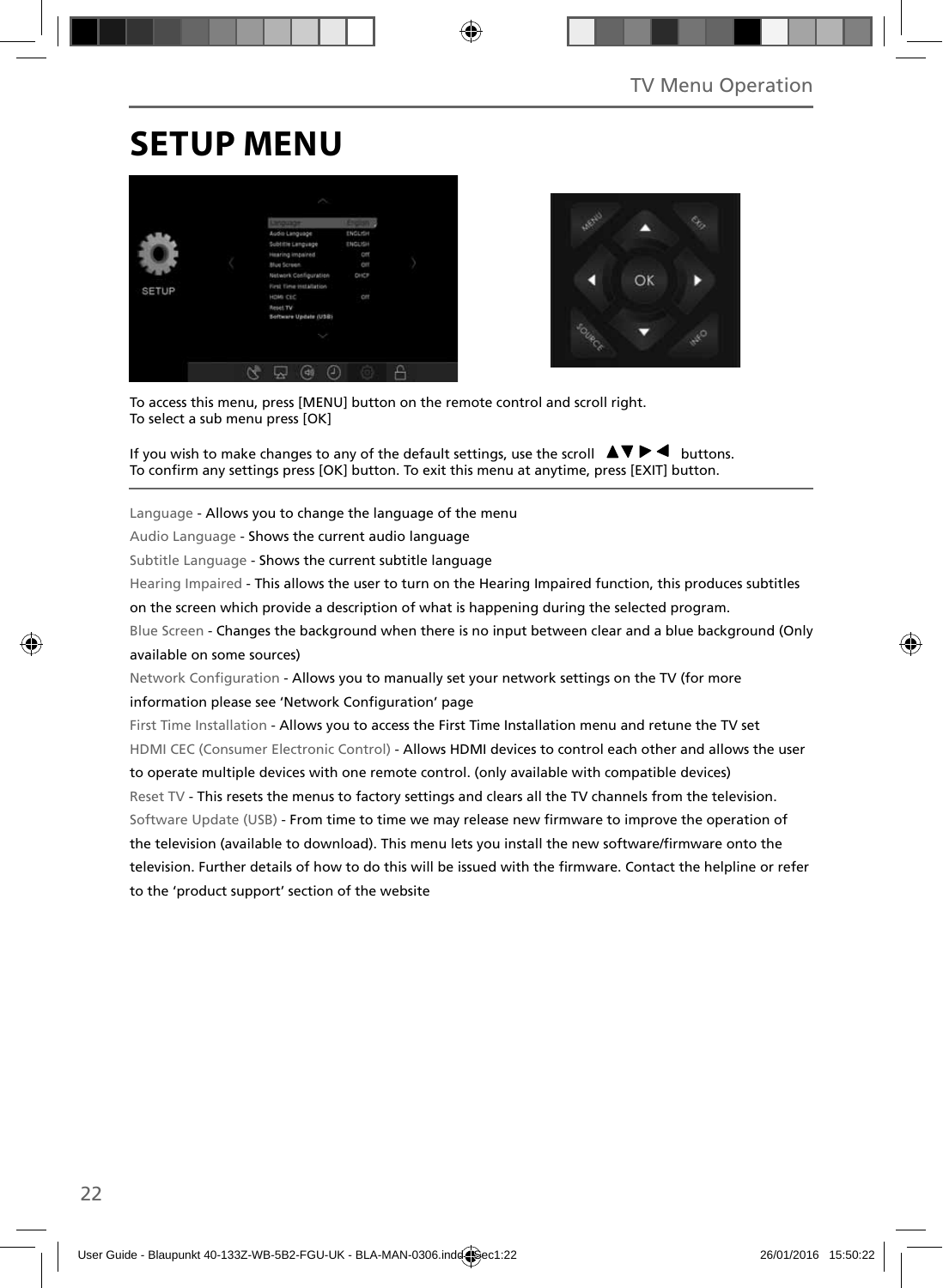## **LOCK MENU**





To access this menu, press [MENU] button on the remote control and scroll right. To select a sub menu press [OK]

If you wish to make changes to any of the default settings, use the scroll  $\Delta \nabla \blacktriangleright$   $\blacktriangleleft$  buttons. To confirm any settings press [OK] button. To exit this menu at anytime, press [EXIT] button.

System/Hotel Lock - Allows you to lock or unlock the menu. You will be asked to enter a 4 digit password

Use the **◄** button to quit the password input or use the **►** button to clear. Default password is 0000

Change Password - Allows you to change the password

Channel Lock - Allows you to lock certain channels manually

Parental Guidance - Allows you to set the rating to block certain content based on age information

TV Button Lock - Allows you to lock the buttons on the side of the TV set

Default Source - Allows the user to set the default source. The default source is the source the TV starts on when first switched on

Default Channel - Allows the user to set a channel as the default channel on the Digital source. The

default channel is the channel the TV starts on when first switched on

Max Volume - Allows you to adjust and set the maximum volume

Source Lock - Allows you to lock the source menu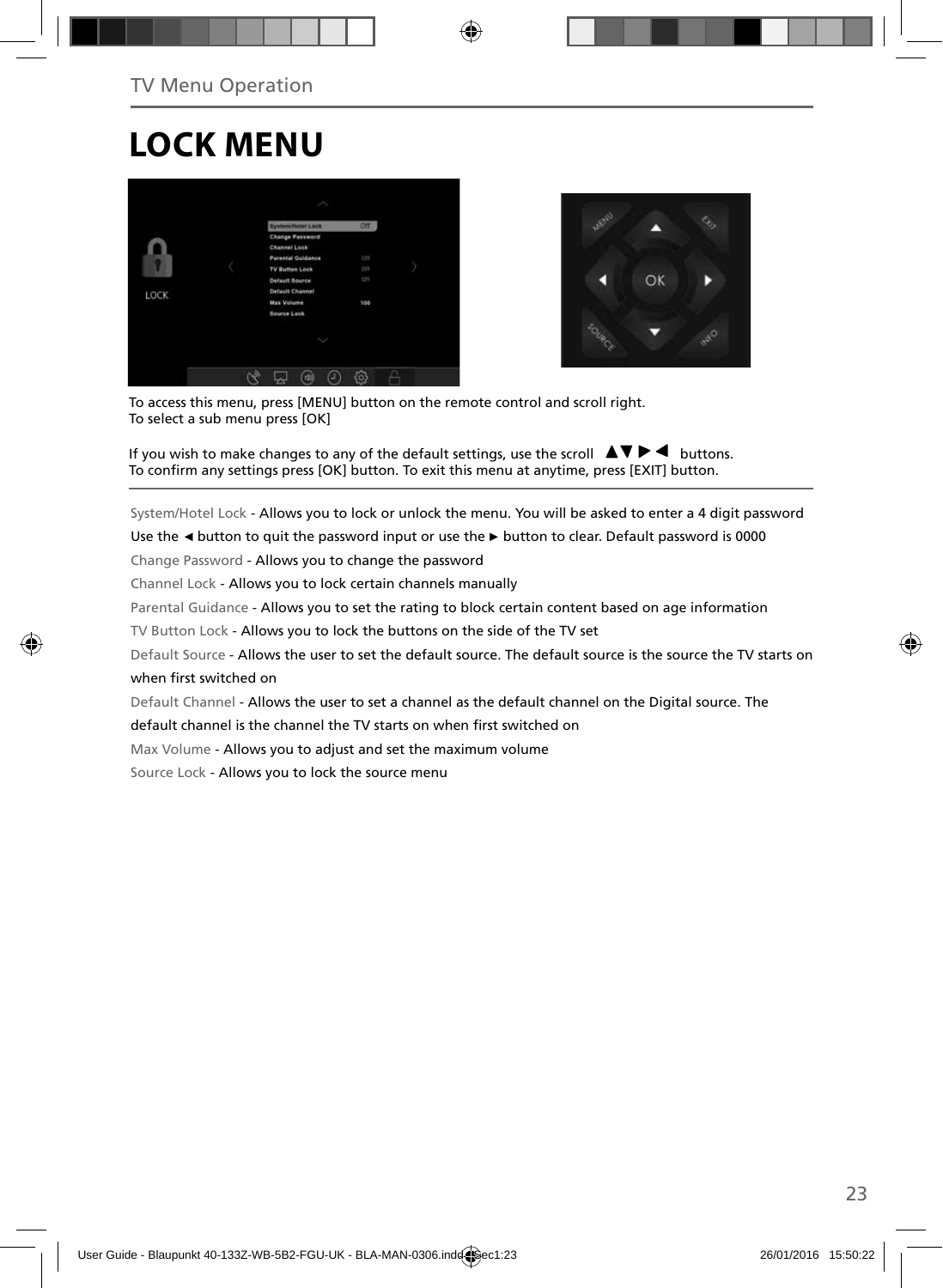## **NETWORK CONFIGURATION**

For the network configuration to work the TV will need to be connected to your home network via an Ethernet cable, with these requirements in place the TV will connect to the network automatically.

If you are looking to change the configuration to a static IP address this can be done by following the instructions below.

|       |                                                                                                                                               | ∠<br>Network         | 3<br><b>Wired Network</b> |
|-------|-----------------------------------------------------------------------------------------------------------------------------------------------|----------------------|---------------------------|
|       |                                                                                                                                               | <b>Wired Network</b> | Configuration             |
|       | <b>COLOR</b><br><b><i><u>Andre Component</u></i></b>                                                                                          |                      | <b>MAC Address</b>        |
|       | <b>SOLD</b><br><b>Extension Last governor</b><br>×<br><b>Heating Program</b><br><b>But formed</b><br>m.<br>man.<br><b>Several Listapolism</b> |                      | <b>Wired PPPOE</b>        |
| SETUP | ling Strainwaren<br>ł<br><b>STATE OF</b><br><b>Senat Die</b><br>Sollared Learn (218)                                                          |                      | Proxy                     |
|       |                                                                                                                                               |                      |                           |
|       |                                                                                                                                               |                      |                           |
|       |                                                                                                                                               | Menu                 | "Menu                     |

1) In the Setup Menu you will need to highlight and select Network Configuration.

- 2) When the Network menu appears highlight and select Wired Network.
- 3) Next the Wired Network menu will appear please highlight and select Configuration.



4) The Network Configuration menu allows you to choose between DHCP and Static.

DHCP - will automatically connect the TV to your home network (this is the default setting and is highly recommended)

Static - is an advanced option and allows you to manually change the IP, Netmask, Gateway and DNS information.

5) If the static option is chosen you will able to scroll down and manually change the IP, Netmask, Gateway and DNS information.

6) When the connection process is completed with either DHCP or Static option the Success screen will appear.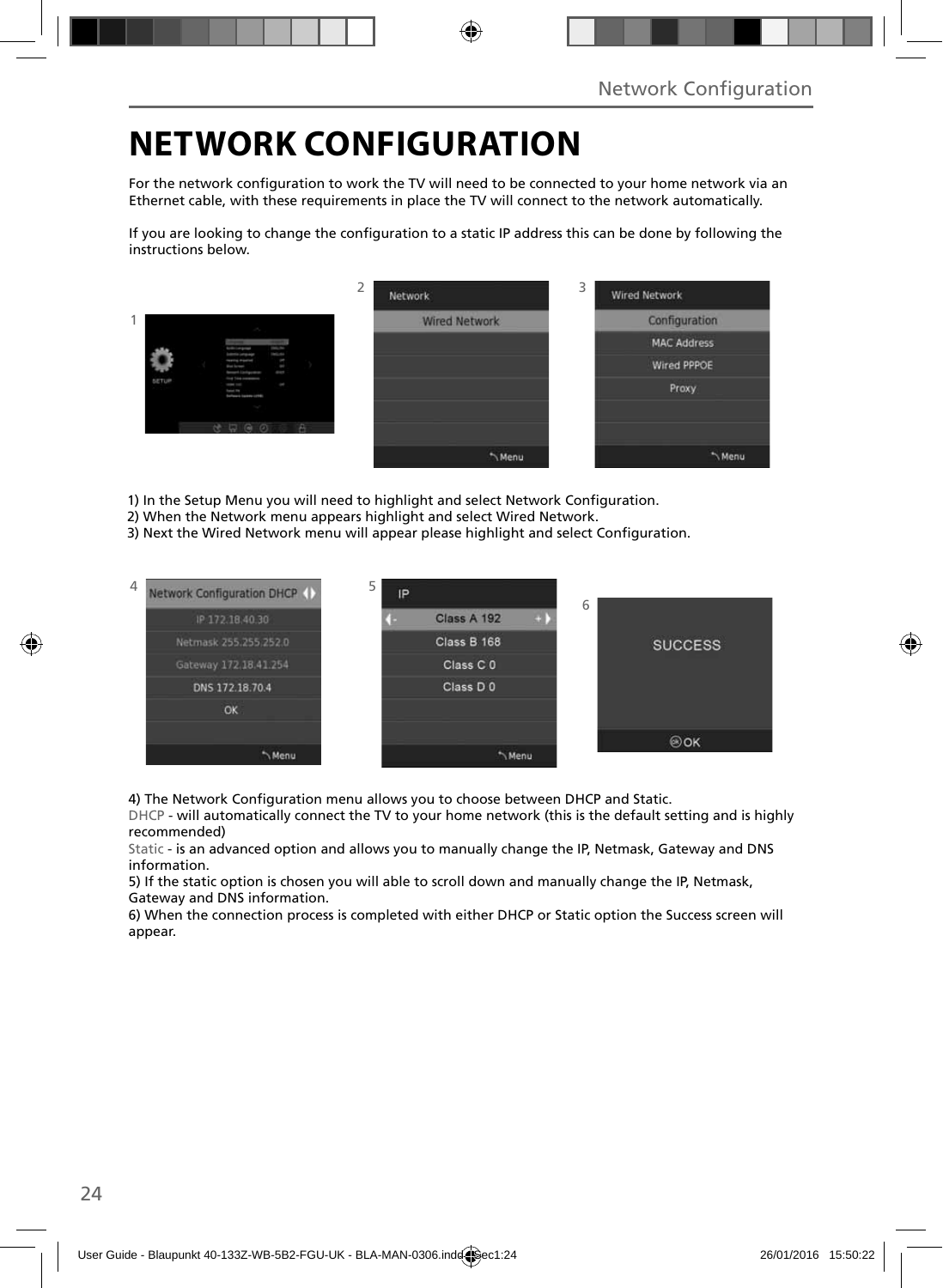## **7 DAY TV GUIDE**

TV Guide is available in Freeview TV mode. It provides information about forthcoming programmes (where supported by the Freeview channel). You can view the start and end time of all programmes and on all channels for the next 7 days and set reminders.

| 13 Iul. 2014<br>08:00 - 09:30 (1Hour30Min)                |                 |                                                           | Entertainment    |
|-----------------------------------------------------------|-----------------|-----------------------------------------------------------|------------------|
| A selection of 20 of the best love songs by male artists. |                 |                                                           |                  |
| 13 Jul. 2014<br>08:19                                     |                 |                                                           | 13 Jul. 2014     |
| 18 The HITS                                               | $08:00 - 09:30$ | 20 Love Songs From Him                                    | Now              |
| UKTV Britideas<br>19                                      | $09:30 - 11:15$ | The Hitlist: On Demand                                    | Next             |
| $20$ ftn                                                  | $11:15 - 12:00$ | Hits Chart - Today's Most Selected                        |                  |
| <b>TMF</b><br>21                                          | $12:00 - 13:30$ | Scary Marys: 87-07                                        |                  |
| Ideal World<br>22                                         | $13:30 - 14:30$ | Freaky Friday the 13th!                                   |                  |
| Film4<br>29                                               | $14:30 - 16:00$ | Top 20 Freaks of Pop                                      |                  |
| $31$ ITV2 +1                                              | $16:00 - 20:00$ | Good Charlotte's 100 Greatest Dum                         |                  |
| 710 BBC World Sv.                                         | $20:00 - 00:00$ | Good Charlotte's 100 Greatest Dum                         |                  |
| Pre. Day Next Day <b>1 Remind</b>                         | Freeview        | $\mathbf{a}^{\mathsf{T},\mathsf{p}}$<br>MOVE<br>Info Info | Exit <b>BXII</b> |

1) Press [TV GUIDE]. The following 7 Day TV Guide will appear..

2) Navigate through the menu using  $\blacktriangle \blacktriangledown \blacktriangleright \blacktriangleleft$ .

You can now:

View a previous day by pressing GREEN View the next day by pressing YELLOW Set a reminder by pressing BLUE

3) Press [EXIT] to exit the 7 day TV Guide

### Channel List

To view the channel list, please ensure that the TV is set to either the analogue or digital source and no menus or TV notifications are displayed.

| <b>Channel List</b>      |                                 |  |  |
|--------------------------|---------------------------------|--|--|
| 1 BBC ONE                | <b>LODGE</b>                    |  |  |
| 2 BBC TWO                | <b>LOTAL</b>                    |  |  |
| 3 ITV                    | <b>LETTA:</b>                   |  |  |
| 4 Channel 4              | $-107$ V                        |  |  |
| 5 Channel 5              | <b>Hanks</b>                    |  |  |
| 6 ITV2                   | <b>ISTAN</b>                    |  |  |
| <b>7 BBC THREE</b>       | <b>CENT</b>                     |  |  |
| 9 BBC FOUR               | œ                               |  |  |
| <b>10 ITV3</b>           | m                               |  |  |
| 11 PICK                  | m                               |  |  |
| <b>EHD SD Radio MAII</b> | $\cdot$ $\cdot$<br>Move<br>Exit |  |  |

1) Press [OK] on the remote control and the channel list menu will appear.

2) Scroll through the channel list by using  $\blacktriangle \blacktriangledown$  buttons then press [OK] to view the channel that is currently highlighted.

You can also:

View Freeview HD channels by pressing RED View standard definition Freeview channels by pressing GREEN View radio channels by pressing YELLOW View all channels by pressing BLUE

3) Press [EXIT] to exit the channel list.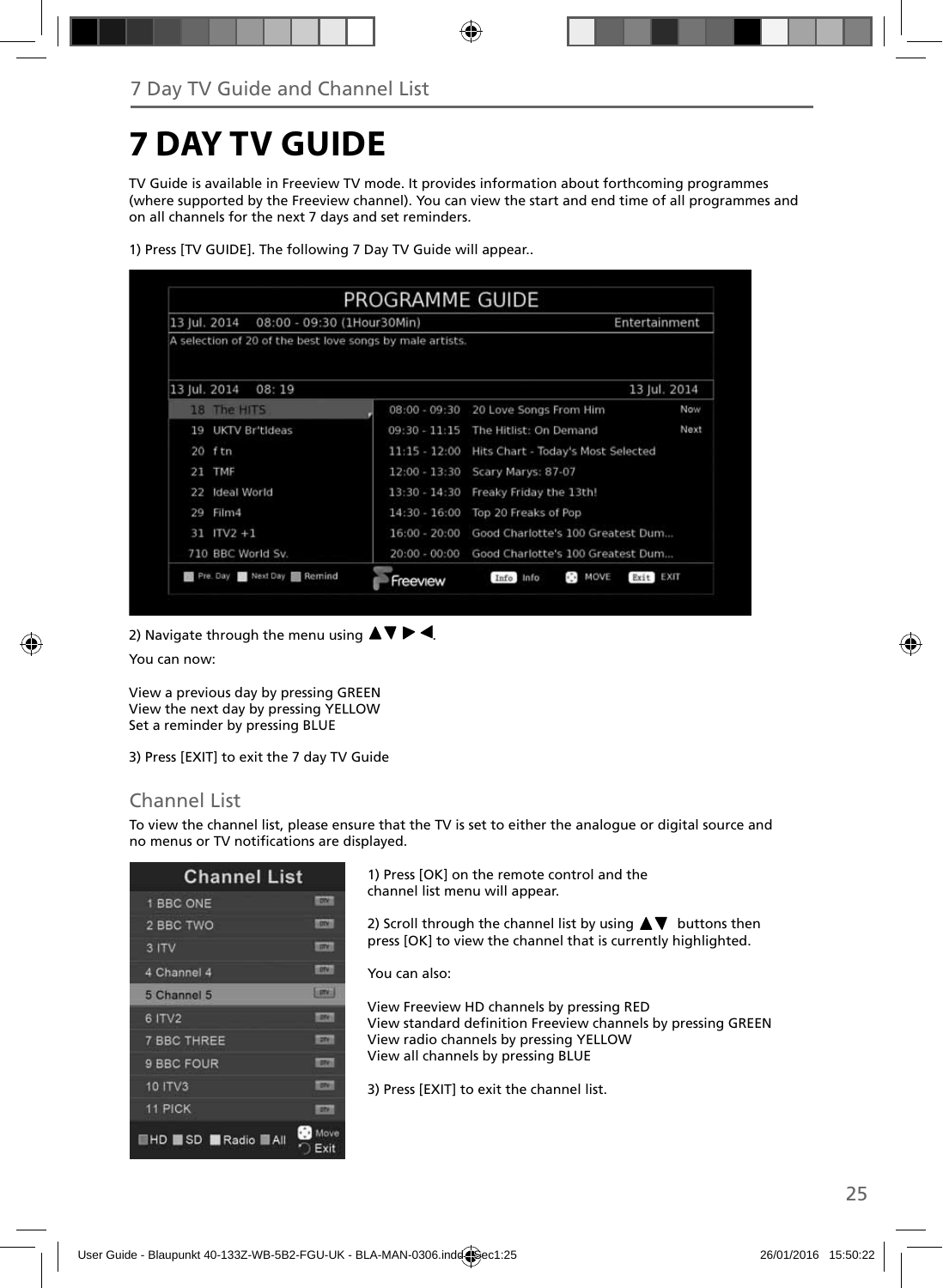## **USB MODE/MEDIA PLAYER**

USB mode offers playback of various different types of content that you have saved on your USB Memory Stick.

On switching to USB source the below menu screen will appear. The content will be divided into Photo, Music, Movie and Text based on file type.



1) You can navigate through the menus using the scroll  $\blacktriangle \blacktriangledown \blacktriangleright \blacktriangleleft$  buttons. To confirm the item you wish to play/view press [OK] button.



2) Select the drive you require. (If your drive only has 1 partition you will only see 1 item).



3) You can now access the item. Press OK to view. 4) While viewing, you can control the item by



using the remote control buttons (below) or by pressing ( i ) and using  $\triangle \blacktriangledown \blacktriangleright \blacktriangleleft$  and (OK)



Tip: If you experience a playback issue, please ensure the files being used are the correct format (example - the picture plays but no sound) See technical specification page for compatible file types

**Note:** USB extension cables are not recommended as they can cause a reduction in picture/audio quality and stoppages during play back of USB content.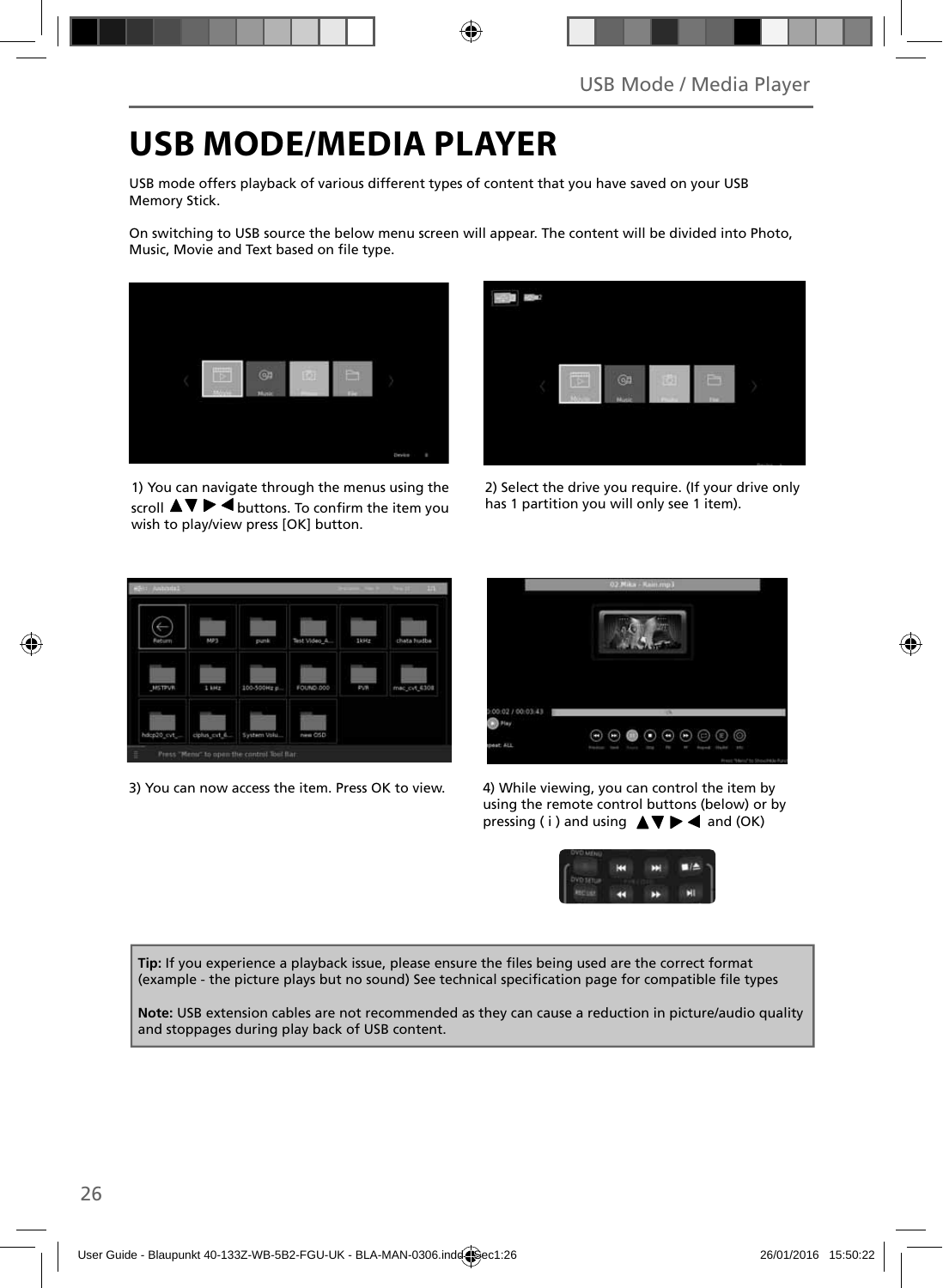## **USING YOUR TV WITH A SKY DIGITAL SET TOP BOX**

### **Option 1) Connecting your TV to your Sky box (when both the TV and Sky Box are located in the same room)**

Depending on your Sky Box & TV model, connect either by SCART or HDMI cables (available separately) .

If connecting by SCART, select the 'Input source' on the TV as SCART. If your TV does not have SCART, please refer to 'Connections' pages in this user guide for alternative ways to connect.

If connecting by HDMI, select the 'Input source' on the TV as HDMI (if the TV has more than 1 HDMI port, ensure you select the input source to match the HDMI numbered port on the rear of the TV).

If you wish to use your Sky remote to operate the TV's functions, you will need a Sky remote control (Revision 9 or later) and you will need to program a 4 digit code into it. See bottom of this page.

#### **Option 2) Connecting your TV to your Sky box (when your Sky box is located in a different room to the TV)**

Please note, if you are adding a 'Magic Eye/TV Link' to your system so that you can use your Sky remote control to change the Sky channel in the room where the 2nd TV is located, please refer to the instructions included with the TV link/magic eye in order to ensure the RF or RF2 output on your Sky box is powered on. (The red LED light on the TV link/magic eye will light up if the RF / RF2 output is correctly set



up) If you do not have the instructions that came with the TV link/magic eye, instructions on how to do it can be found on our web site.

1) To tune the TV to the Sky box, on the 2nd TV, select the 'Analogue' input source.

2) Select the channel that you wish to store the Sky box/channel on. (If you do not use channels 1-5 because you no longer have analogue terrestrial channels after digital switchover, you may choose to select channel 1 to store the Sky box/channel, if you still have and use analogue channels 1-5, you may for example decide that channel 6 is the best option for you)

3) Press the corresponding number on the remote control to select the desired analogue channel chosen as per point 2 above.

4) On the TV remote control, press Menu. Now navigate through the menus to select Manual Tuning or Analogue Manual tuning (refer to the Tuning/Channel menu section of this user guide if necessary)

5) Manually tune in the channel (usually, the Sky box is at a frequency between 800Mhz and 850Mhz) once the Sky box/channel is found, press 'OK' to store it.

If you wish to use your Sky remote to operate the TV's functions, you will need a Sky remote control (Revision 9 or later) and you will need to programme a 4 digit code into it. See below.

**Using a Sky remote or a universal remote to operate your TV** 

**Sky remote control** - If you wish to use your Sky remote to operate the basic functions of your TV, you need to program a 4 digit code into it. Please note - you will need a Sky Revision 9 remote control (or later). **The code required for this television is 2134.** If you wish to upgrade/replace your existing Sky remote control to the latest version, you can do so on our website.

**Universal remote control** - If you wish to use a Universal remote control to operate your TV, please refer to the website for a full list of codes. (Please note we only have codes for One for All branded remote controls, if you have an alternative brand of Universal remote, please refer to the manufacturer for the code.)

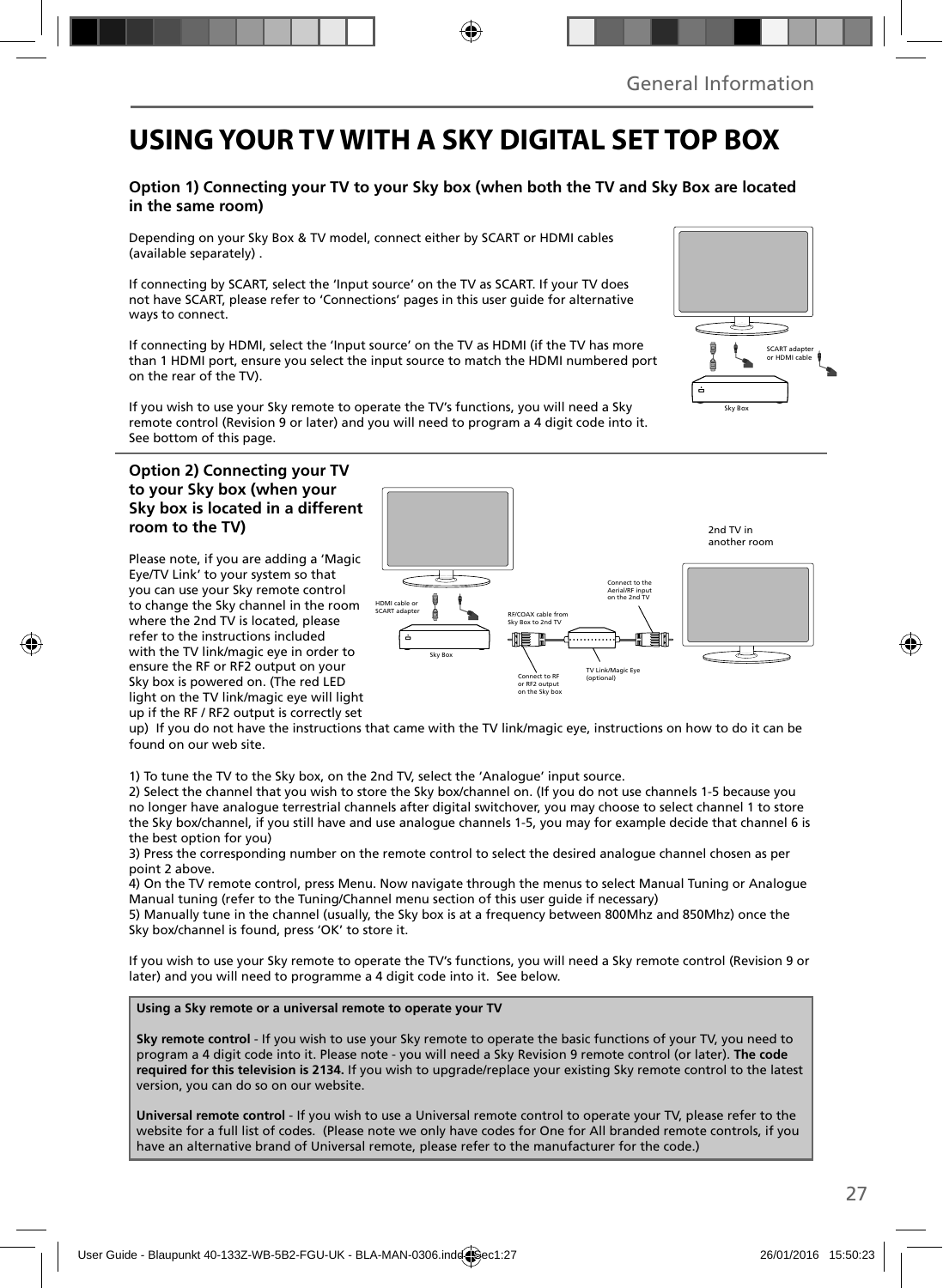## **FREQUENTLY ASKED QUESTIONS**

| General                    | I would like to have louder<br>sound by connecting additional<br>speakers. For TV models with<br>digital optical audio output.        | 1) Use the 3.5mm headphone output and a 3.5mm to phono cable (available separately) to<br>connect to an amplifier/surround sound system. Please note this will deactivate the TV's built<br>in speakers.<br>2) Connect a digital optical audio cable from the TV's digital optical audio output to your<br>amplifier/surround systems digital optical audio input.                                                                                                                                                                                                                                                                  |  |
|----------------------------|---------------------------------------------------------------------------------------------------------------------------------------|-------------------------------------------------------------------------------------------------------------------------------------------------------------------------------------------------------------------------------------------------------------------------------------------------------------------------------------------------------------------------------------------------------------------------------------------------------------------------------------------------------------------------------------------------------------------------------------------------------------------------------------|--|
| General                    | Why are some options in the<br>menu unavailable and greyed<br>out.                                                                    | Some options are only available in certain sources, i.e. HDMI. They are<br>unavailable in the other sources where they have no affect.                                                                                                                                                                                                                                                                                                                                                                                                                                                                                              |  |
| General                    | Can I stop my TV automatically<br>turning off after 4hrs?                                                                             | Yes, in the 'Time' menu settings, scroll down to Auto standby and select OFF.                                                                                                                                                                                                                                                                                                                                                                                                                                                                                                                                                       |  |
| TV                         | I have tuned in Digital TV but I<br>am not receiving any or all of the<br>channels and/or the channels I<br>receive are breaking up.  | 1) Check you are in an area that can receive Freeview/Saorview, visit www.freeview.co.uk or<br>www.saorview.ie<br>2) Check you are using an aerial that is able to receive a good digital signal. In most cases,<br>you will need an outdoor digital hi-gain/wideband aerial. In areas that have excellent<br>digital coverage, you may be able to use a loft type aerial but it is highly likely that you will<br>also need to connect a booster between the back of the TV and the TV aerial wall socket.<br>Unfortunately, to receive a good enough digital signal, it is not possible to use a portable/<br>indoor type aerial. |  |
| TV                         | I have re-tuned my television<br>but when I switch it off it is not<br>storing the channels.                                          | If the TV does not save the channels when you power it off, it's likely the channel database<br>has become corrupt.<br>1) Turn off the TV.<br>2) Remove the RF/Aerial cable from the rear of the TV and then turn the TV back on again.<br>3) Using the remote control, press Menu followed by 8-8-8-8 to enter the initial setup/first<br>time installation menu.<br>4) Press OK (let the TV run the full tuning process).<br>5) Once completed, turn off the TV, reconnect the RF/Aerial cable then turn the TV back<br>on again.<br>6) Repeat steps 3 & 4.                                                                       |  |
| <b>VCR/DVD</b><br>Recorder | I have connected the TV to my<br>VCR or DVD Recorder via SCART<br>but it is not recording.                                            | In addition to connecting via SCART, you should connect the aerial cable from the wall<br>socket to your VCR/DVD Recorder and another aerial cable from the VCR/DVD Recorder to<br>the TV.                                                                                                                                                                                                                                                                                                                                                                                                                                          |  |
| Game Consoles              | I have connected my<br>Playstation/Xbox to the TV via<br>HDMI, but I am not receiving<br>any pictures or sound on my<br>Television.   | 1) Ensure the TVs' source is set to HDMI.<br>2) Check your settings on your Playstation/Xbox are as per the Playstation/Xbox<br>instruction manual.                                                                                                                                                                                                                                                                                                                                                                                                                                                                                 |  |
| Game Consoles              | I have connected my<br>Playstation/Xbox to the TV via<br>Component cables (red, green<br>& blue) but I am not receiving<br>any sound. | Component cables only provide HD pictures. For the sound you will need to connect the red<br>& white audio cables on the Playstation/Xbox to the red & white phono inputs (or mini AV<br>input where fitted) on the rear of the TV. Please refer to the 'Connections' pages.                                                                                                                                                                                                                                                                                                                                                        |  |
| System Lock                | I have changed the password<br>on the television and now<br>forgotten it.                                                             | There is a master password of 4711, to gain access to the TV menu and reset the<br>normal password.                                                                                                                                                                                                                                                                                                                                                                                                                                                                                                                                 |  |
| USB Mode                   | I have inserted a USB Memory<br>Key, but the TV does not<br>recognise it.                                                             | Ensure the USB Memory Key is formatted to type FAT32.                                                                                                                                                                                                                                                                                                                                                                                                                                                                                                                                                                               |  |
| USB Mode                   | Using a USB portable hard drive<br>larger than 32GB.                                                                                  | If you wish to use a portable hard drive larger than 32GB, please note that it must be<br>formatted to the FAT32 file system in order to operate on this TV. Windows XP/Vista<br>computers are only capable of formatting up to 32GB, therefore, you will need a software<br>programme/utility to format larger hard drives.<br>Please refer to the website, www.umc-uk.co.uk, for more information.                                                                                                                                                                                                                                |  |
| Freeview HD                | I cannot access all Freeview<br>channels.                                                                                             | Some data channels for Freeview can only be obtained when the TV's ethernet port is<br>connected to your router.                                                                                                                                                                                                                                                                                                                                                                                                                                                                                                                    |  |
| Freeview HD                | I cannot find the Freeview HD<br>channels.                                                                                            | Freeview HD channels found during tuning will be placed in channel positions above 100.<br>For example, 101 (BBC1 HD), 102 (BBC2 HD) etc.                                                                                                                                                                                                                                                                                                                                                                                                                                                                                           |  |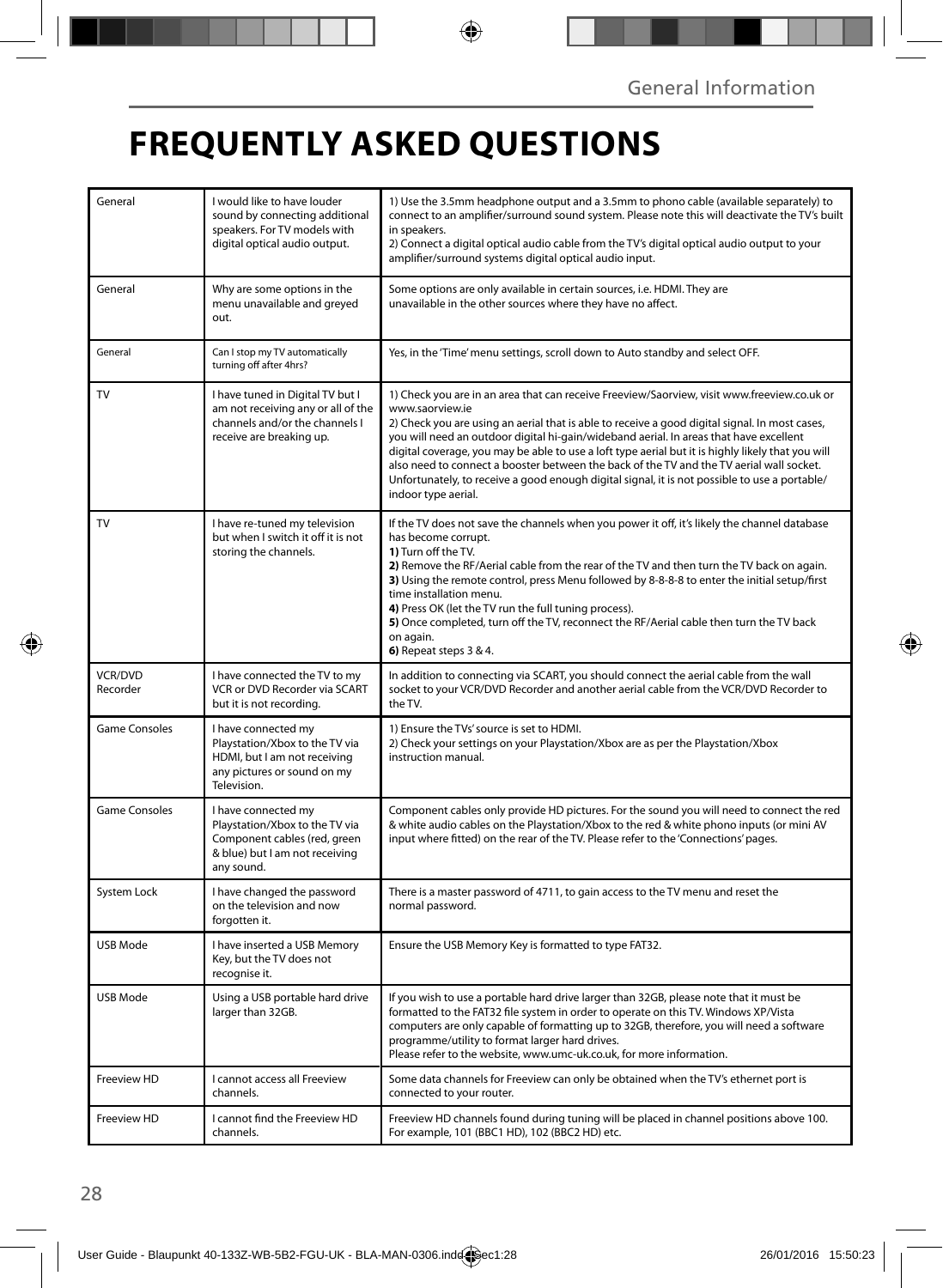## **TECHNICAL SPECIFICATION**

### **Product fiche**

| <b>Supplier</b>                                                                                                                                                                                                  | <b>Blaupunkt</b>    |  |
|------------------------------------------------------------------------------------------------------------------------------------------------------------------------------------------------------------------|---------------------|--|
| <b>Model ID</b>                                                                                                                                                                                                  | 40/133Z-WB-5B2-FGU  |  |
| Energy effiency class                                                                                                                                                                                            | $A+$                |  |
| Visible screen size (diagonal)                                                                                                                                                                                   | 102 cm / 40 inches  |  |
| On mode model average power consumption                                                                                                                                                                          | 48 W                |  |
| Annual energy consumption *1                                                                                                                                                                                     | 70 kWh              |  |
| Standby power consumption *2                                                                                                                                                                                     | < 0.5 W             |  |
| Off mode power consumption                                                                                                                                                                                       | 0 W                 |  |
| Screen resolution                                                                                                                                                                                                | 1920 (H) x 1080 (V) |  |
| *1: Energy consumption XYZ kWh per year, based on the power consumption of the television<br>operating 4 hours per day for 365 days. The actual energy consumption will depend on how the<br>television is used. |                     |  |

\*2: When the TV is turned off with the remote control/standby button and no function is active.

### **Additional Technical Information**

| <b>RF</b>                       | 75 ohm Antenna / Analog / DVB                                                                                                                                                                      |  |
|---------------------------------|----------------------------------------------------------------------------------------------------------------------------------------------------------------------------------------------------|--|
| Inputs                          | 3 x HDMI, 1 x VGA/PC, 2 x USB, 1 x RJ45 (Ethernet),<br>1 x 3.5mm jack for PC audio input,<br>1 x Mini Component/YPbPr, 1 x Composite/Video,<br>1 x L/R audio for Composite/Video & Component/YPbPr |  |
| Sound Outputs                   | 1 x 3.5mm Headphone/Audio out, 1 x Digital Optical Audio<br>Out                                                                                                                                    |  |
| Speaker / Amplifier Watts (RMS) | $2 \times 10 / 2 \times 8$                                                                                                                                                                         |  |
| Voltage and power consumption   | $110 - 240V \sim 50/60Hz$<br>48 / 75 / 90W (home mode/standard/max)<br>(<0,5W in Standby)<br>(0W in OFF mode)                                                                                      |  |
| Dimensions including stand (mm) | 929W x 609H x 215D                                                                                                                                                                                 |  |
| Net weight (Kgs)                | 9.1                                                                                                                                                                                                |  |
| <b>Wall Mounting</b>            | VESA 200 x 200 (mm)                                                                                                                                                                                |  |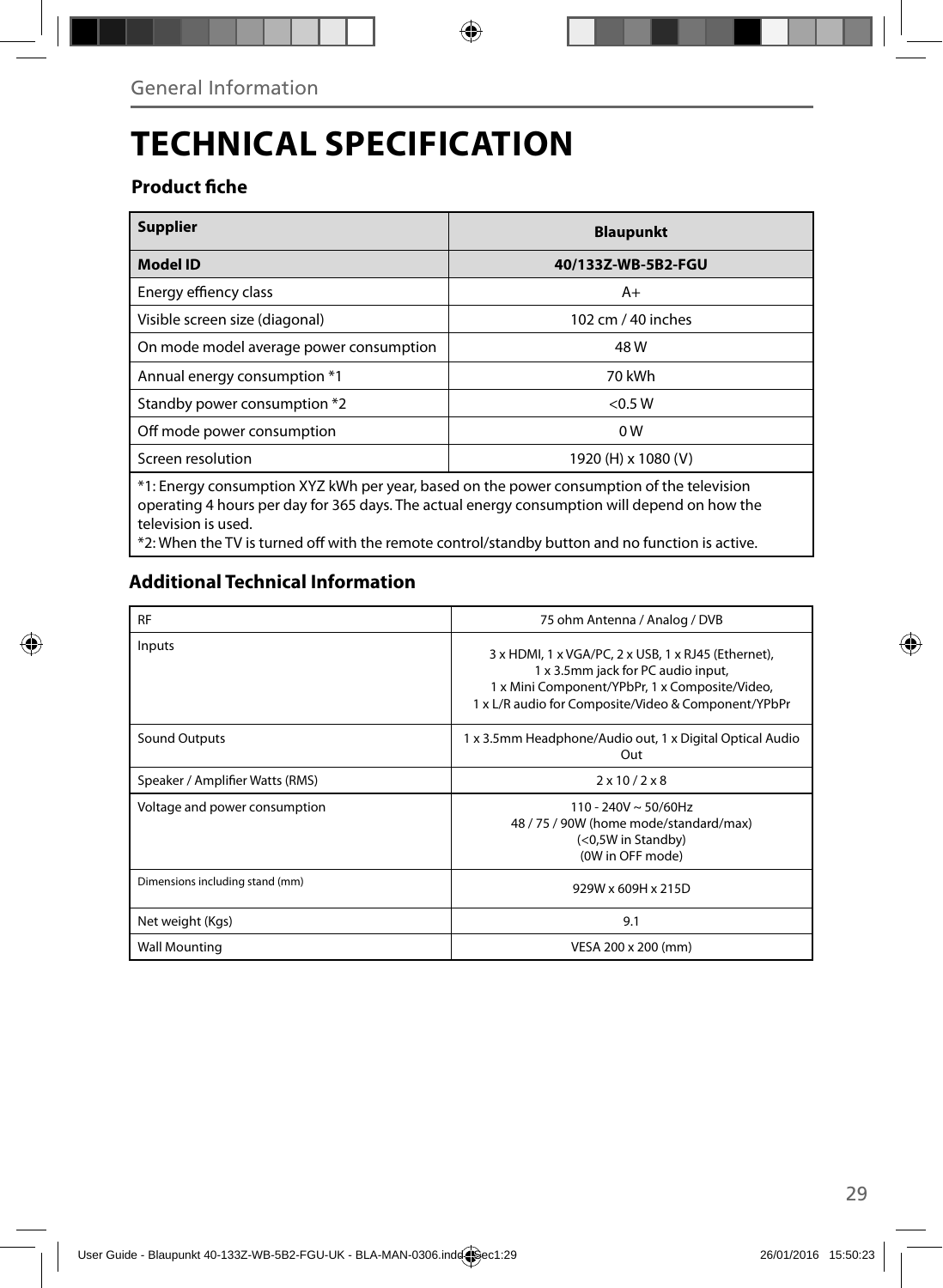## **TECHNICAL SPECIFICATION**

### **Compatible files in USB Mode**

| Media                                   |                        | Video Decoder                    |                                   |                                                              |  |
|-----------------------------------------|------------------------|----------------------------------|-----------------------------------|--------------------------------------------------------------|--|
|                                         | File Ext.              | Video                            | Audio                             | Remark                                                       |  |
| Movie                                   | .mpg/.mpeg<br>/.dat    | MPEG-1, MPEG-2                   | MP3, WMA,<br>AAC, LPCM,           |                                                              |  |
|                                         | .ts/.trp/.tp/.<br>m2ts | MPEG-2, H.264, VC1, AVS          |                                   | Max Solution:<br>1920×1080<br>Max Data Rate:<br>40 Mbps      |  |
|                                         | .vob                   | MPEG-2                           |                                   |                                                              |  |
|                                         | .mp4                   | MPEG-4, Xvid, H.264              |                                   |                                                              |  |
|                                         | .rm/.rmvb              | Rm codec                         |                                   |                                                              |  |
|                                         | .mkv                   | MPEG-1, MPEG-2, MPEG-4,<br>H.264 |                                   |                                                              |  |
|                                         | .avi                   | MPEG-2, MPEG-4,<br>Xvid, H.264   |                                   |                                                              |  |
|                                         | Motion JPEG            | <b>JPEG</b>                      |                                   | Max Solution:<br>$640\times480$<br>Max Data Rate:<br>10 Mbps |  |
|                                         | .asf, wmv              | VC <sub>1</sub>                  |                                   |                                                              |  |
|                                         | .flv/.swf              | H.264, AVC, Sorenson<br>H.263    |                                   | Max Solution:<br>1920×1080<br>Max Data Rate:<br>40 Mbps      |  |
| Music                                   | mp3.                   |                                  | MPEG1/2 (Layer1<br>Layer2 Layer3) | Sample<br>Rate: 16KHz~48KHz<br>BitRate:<br>32K~448Kbps       |  |
|                                         | .wma/.asf              |                                  | <b>WMA</b>                        | BitRate:<br>128Kbps~320Kbps<br>Sampling rate<br>:8KHz-48KHz  |  |
|                                         |                        |                                  | WMA pro                           | BitRate:<br><768Kbps<br>Sampling rate<br>$: -96KHz$          |  |
|                                         | .ogg                   | $\overline{a}$                   | OGG                               | Sample Rate:<br>$-48KHz$                                     |  |
|                                         | .m4a/.aac              | - -                              | AAC HEAAC                         | 8K~48KHz<br>Sample Rate:<br><b>Bit Rate:</b><br>24K~384Kbps  |  |
| .jpg/<br>.jpeg<br>Photo<br>.bmp<br>.png |                        | Progressive JPEG                 |                                   | Max Resolution:<br>1024×768                                  |  |
|                                         |                        | Baseline JPEG                    |                                   | Max Resolution:<br>$1920\times8\times1088\times8$            |  |
|                                         |                        | <b>BMP</b>                       |                                   | Max Resolution:<br>$9600 \times 6400$                        |  |
|                                         |                        | Non-Interlaced                   |                                   | Max Resolution:<br>9600×6400                                 |  |
|                                         |                        | Interlaced                       |                                   | 1200×800<br>Max Resolution:                                  |  |